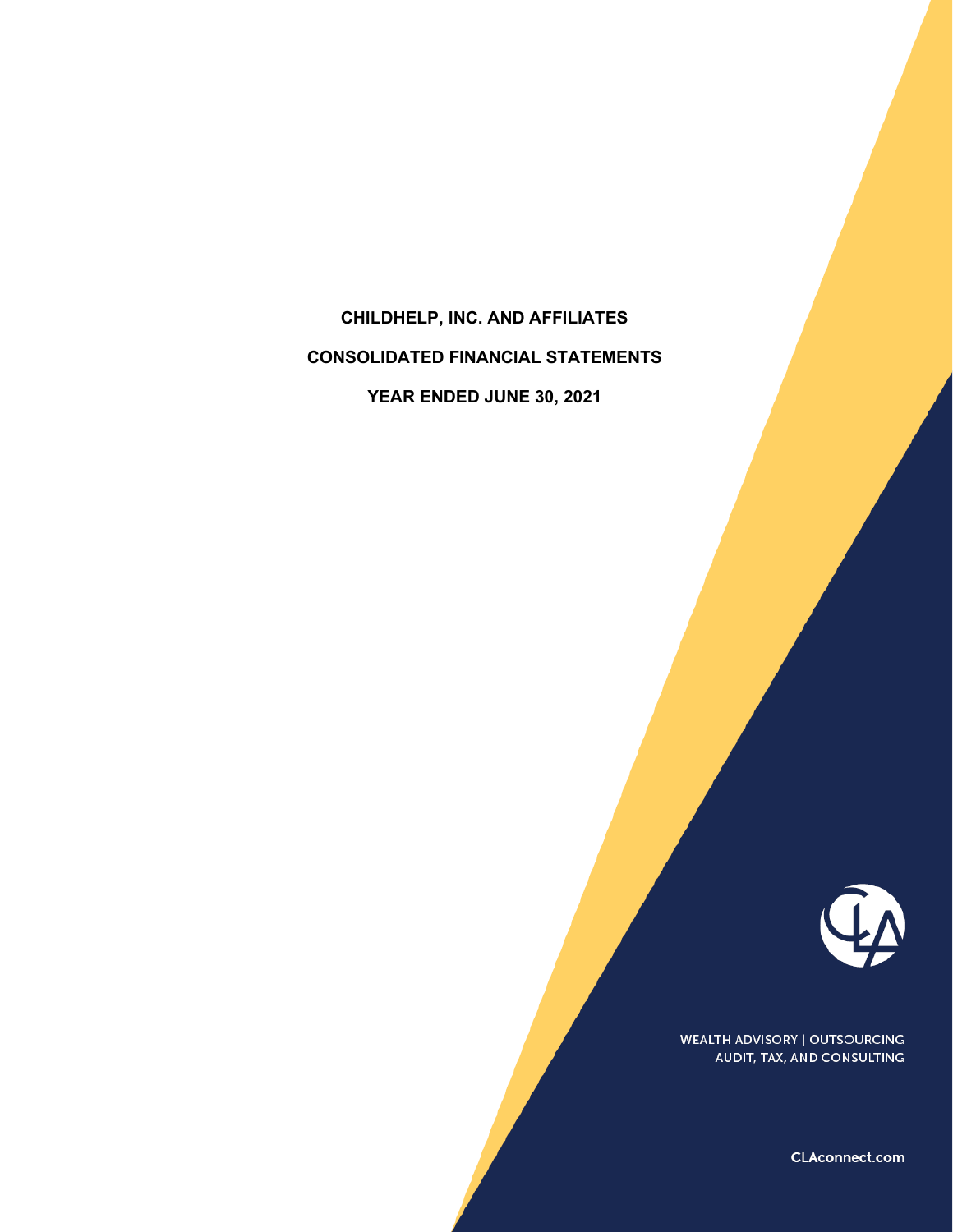# **CHILDHELP, INC. AND AFFILIATES TABLE OF CONTENTS YEAR ENDED JUNE 30, 2021**

| <b>INDEPENDENT AUDITORS' REPORT</b>                                             |   |
|---------------------------------------------------------------------------------|---|
| <b>CONSOLIDATED FINANCIAL STATEMENTS</b>                                        |   |
| <b>CONSOLIDATED STATEMENT OF FINANCIAL POSITION</b>                             | 3 |
| <b>CONSOLIDATED STATEMENT OF ACTIVITIES AND CHANGES IN NET</b><br><b>ASSETS</b> | 4 |
| <b>CONSOLIDATED STATEMENT OF FUNCTIONAL EXPENSES</b>                            | 5 |
| <b>CONSOLIDATED STATEMENT OF CASH FLOWS</b>                                     | 6 |
| NOTES TO CONSOLIDATED FINANCIAL STATEMENTS                                      |   |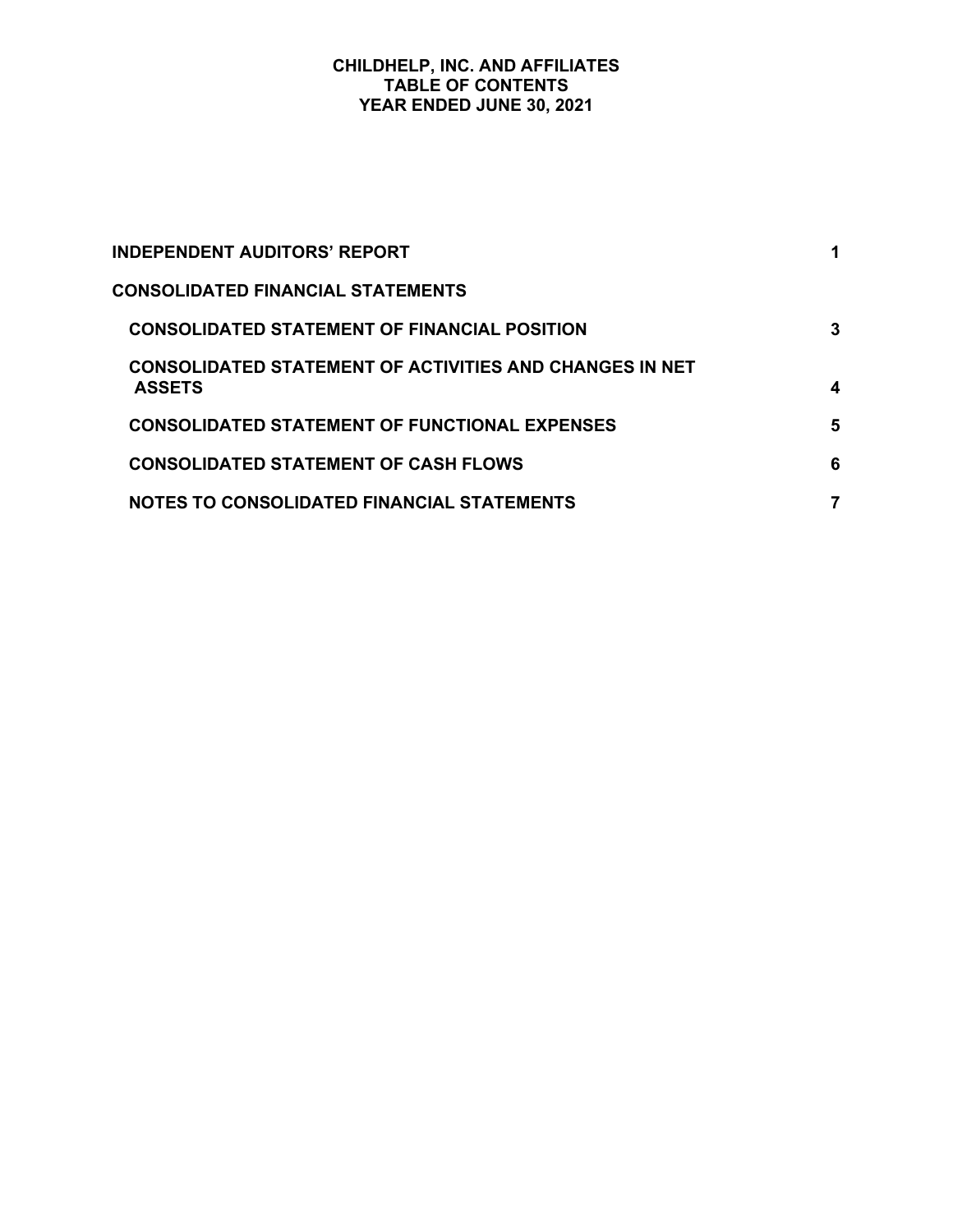

**CliftonLarsonAllen LLP CLAconnect.com**

# **INDEPENDENT AUDITORS' REPORT**

Board of Directors Childhelp, Inc. and Affiliates Phoenix, Arizona

# **Report on the Consolidated Financial Statements**

We have audited the accompanying consolidated financial statements of Childhelp, Inc. and Affiliates (Childhelp), which comprise the consolidated statement of financial position as of June 30, 2021, and the related consolidated statements of activities and changes in net assets, functional expenses, and cash flows for the year then ended, and the related notes to the consolidated financial statements.

## *Management's Responsibility for the Financial Statements*

Management is responsible for the preparation and fair presentation of these consolidated financial statements in accordance with accounting principles generally accepted in the United States of America; this includes the design, implementation, and maintenance of internal control relevant to the preparation and fair presentation of consolidated financial statements that are free from material misstatement, whether due to fraud or error.

## *Auditors' Responsibility*

Our responsibility is to express an opinion on these consolidated financial statements based on our audit. We conducted our audit in accordance with auditing standards generally accepted in the United States of America. Those standards require that we plan and perform the audit to obtain reasonable assurance about whether the consolidated financial statements are free from material misstatement.

An audit involves performing procedures to obtain audit evidence about the amounts and disclosures in the consolidated financial statements. The procedures selected depend on the auditors' judgment, including the assessment of the risks of material misstatement of the consolidated financial statements, whether due to fraud or error. In making those risk assessments, the auditor considers internal control relevant to the entity's preparation and fair presentation of the consolidated financial statements in order to design audit procedures that are appropriate in the circumstances, but not for the purpose of expressing an opinion on the effectiveness of the entity's internal control. Accordingly, we express no such opinion. An audit also includes evaluating the appropriateness of accounting policies used and the reasonableness of significant accounting estimates made by management, as well as evaluating the overall presentation of the consolidated financial statements.

We believe that the audit evidence we have obtained is sufficient and appropriate to provide a basis for our audit opinion.



CLA is an independent member of Nexia International, a leading, global network of independent accounting and consulting firms. See nexia.com/member-firm-disclaimer for details.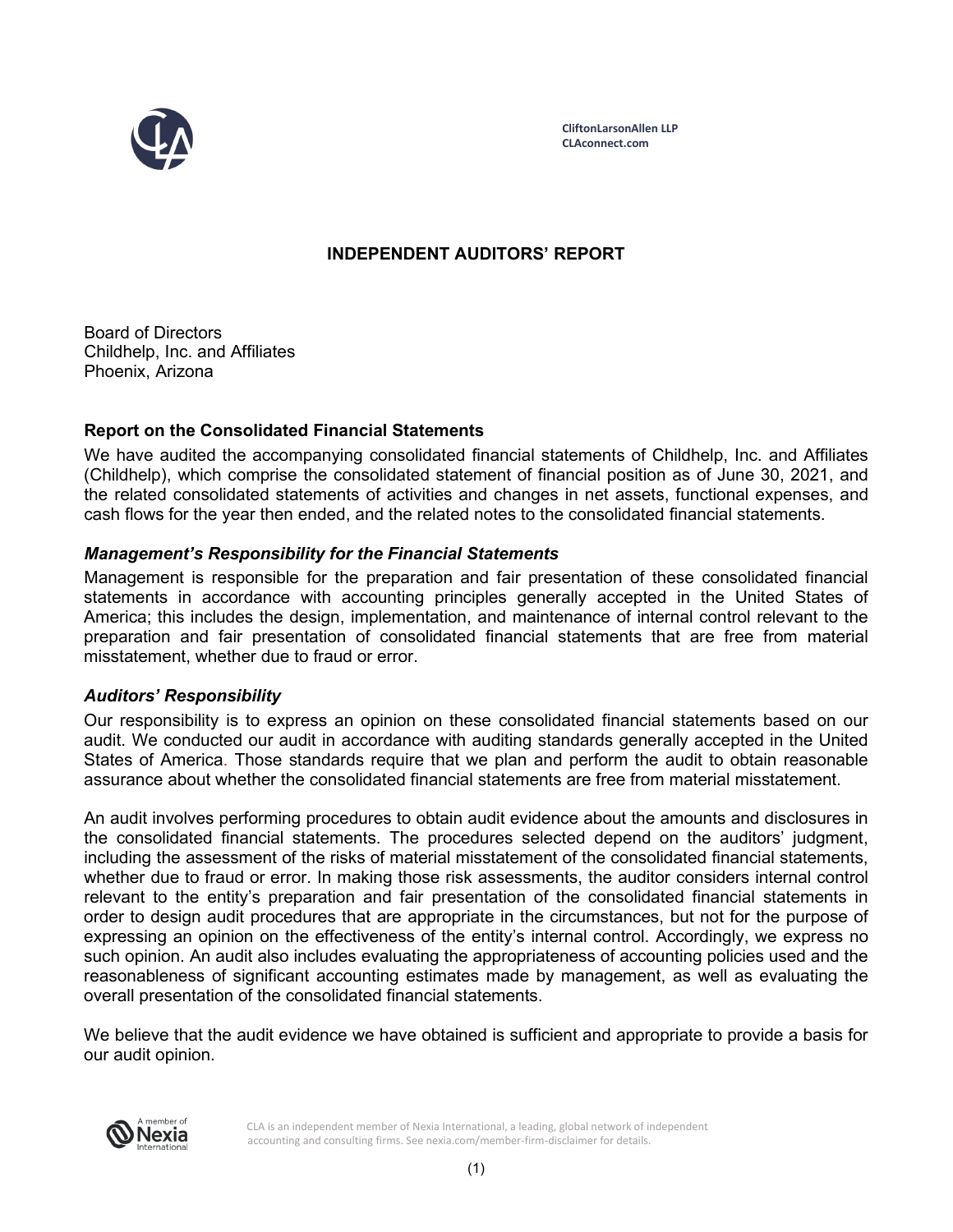Board of Directors Childhelp, Inc. and Affiliates

## *Opinion*

In our opinion, the consolidated financial statements referred to above present fairly, in all material respects, the consolidated financial position of Childhelp, Inc. and Affiliates as of June 30, 2021, and the change in their net assets and their cash flows for the year then ended in accordance with accounting principles generally accepted in the United States of America.

Clifton Larson Allen LLP

**CliftonLarsonAllen LLP**

Phoenix, Arizona February 10, 2022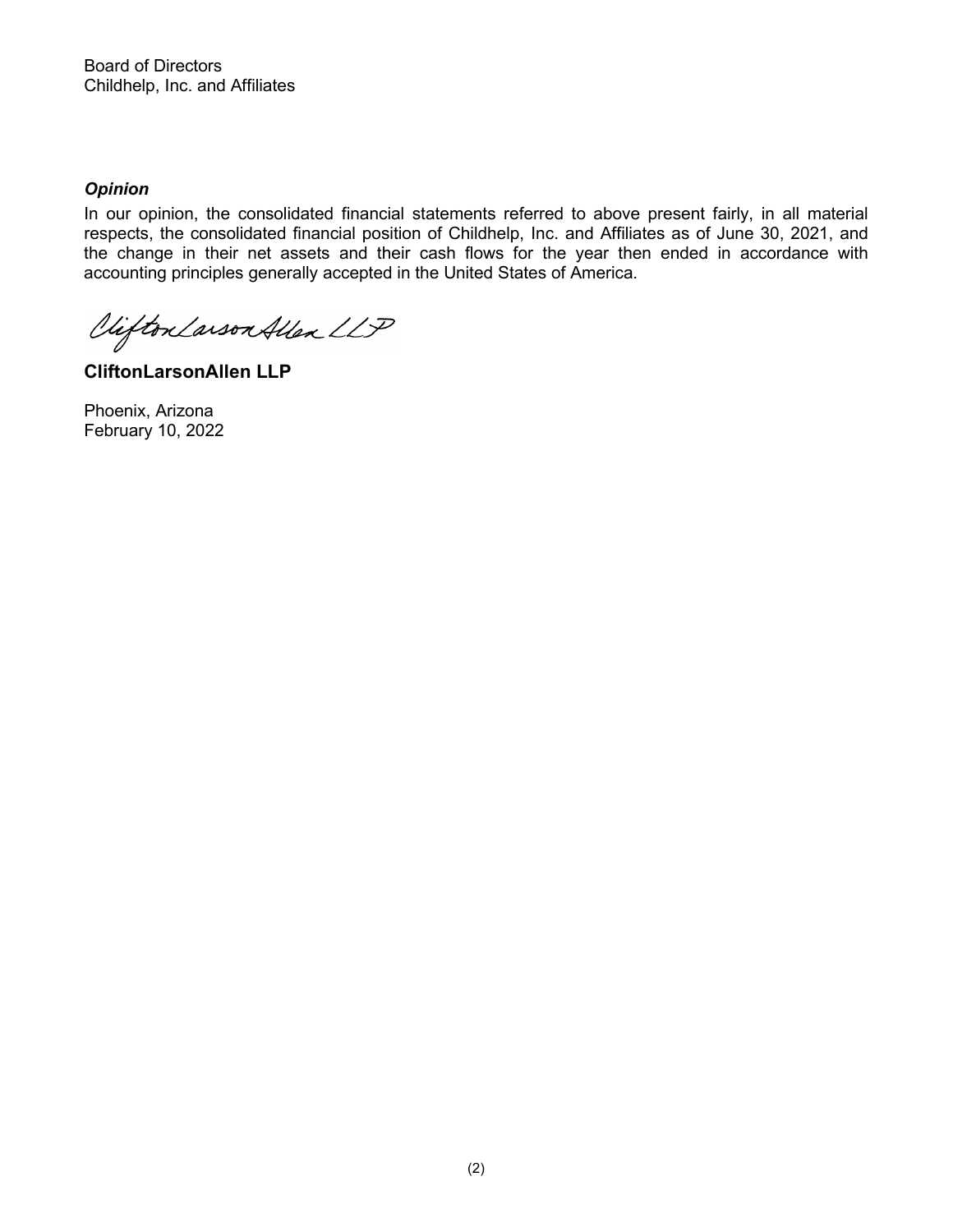# **CHILDHELP, INC. AND AFFILIATES CONSOLIDATED STATEMENT OF FINANCIAL POSITION JUNE 30, 2021**

#### **ASSETS**

| Cash and Cash Equivalents                          | \$<br>1,463,858   |
|----------------------------------------------------|-------------------|
| Accounts Receivable, Net of Allowance for          |                   |
| Doubtful Accounts of \$1,170,684                   | 5,476,976         |
| <b>Prepaid Expenses</b>                            | 894,753           |
| Bequests Receivable, Net                           | 3,219,317         |
| Deposits and Other Assets                          | 1,040,276         |
| Assets Held in Trusts                              | 2,111,599         |
| Donated Use of Facility, Utilities, and Curriculum | 3,013,328         |
| Property, Plant, and Equipment, Net                | 10,248,544        |
| <b>Total Assets</b>                                | <u>27,468,651</u> |
| <b>LIABILITIES AND NET ASSETS</b>                  |                   |
| <b>LIABILITIES</b>                                 |                   |
| <b>Accounts Payable</b>                            | \$<br>1,000,374   |
| <b>Accrued Expenses</b>                            | 5,567,496         |
| <b>Deferred Revenues</b>                           | 1,204,824         |
| Notes Payable, Net of Deferred Financing Costs     | 11,442,142        |
| <b>Total Liabilities</b>                           | 19,214,836        |
| <b>NET ASSETS</b>                                  |                   |
| <b>Without Donor Restrictions</b>                  | (1, 170, 736)     |
| <b>With Donor Restrictions</b>                     | 9,424,551         |
| <b>Total Net Assets</b>                            | 8,253,815         |
| <b>Total Liabilities and Net Assets</b>            | 27,468,651        |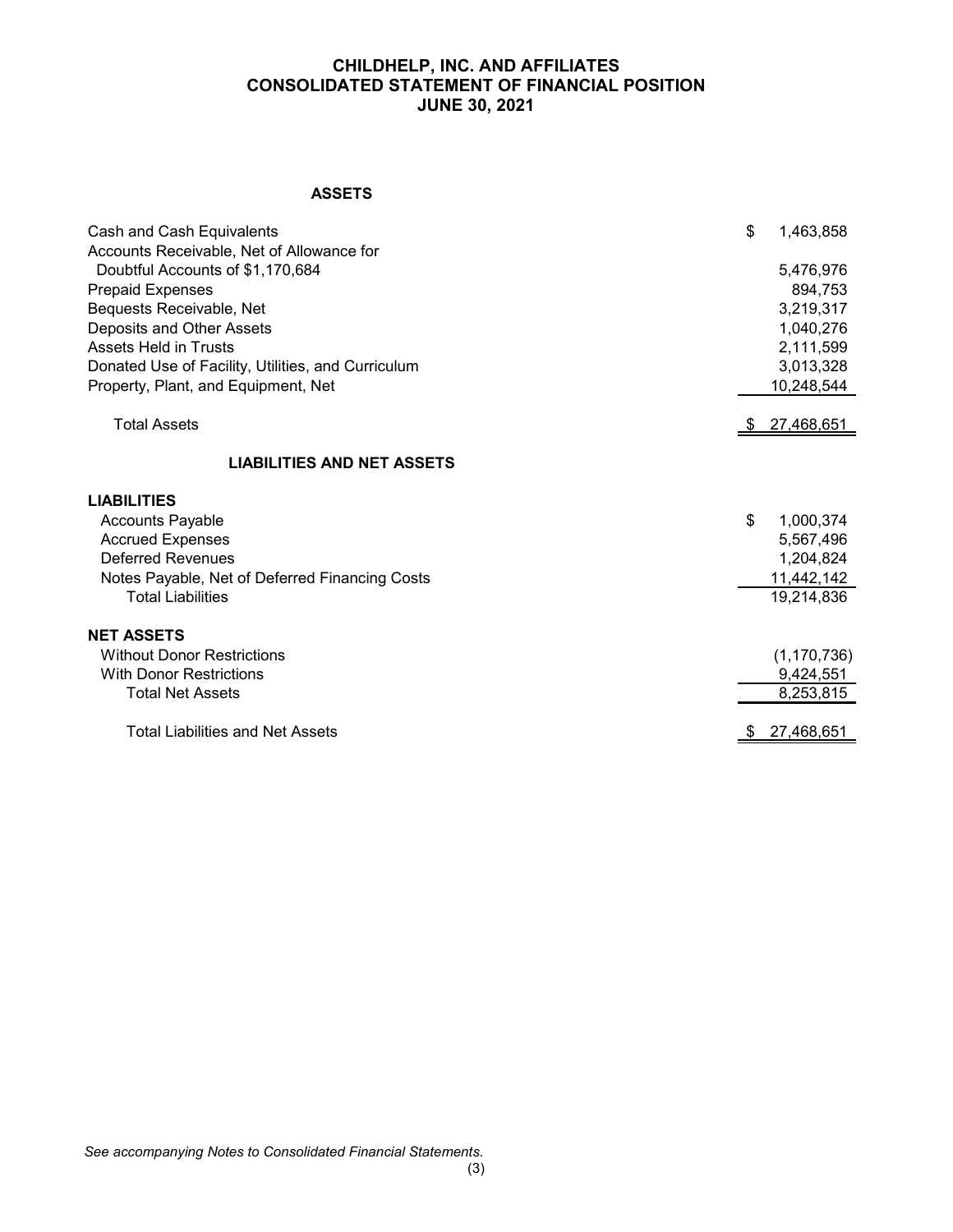# **CHILDHELP, INC. AND AFFILIATES CONSOLIDATED STATEMENT OF ACTIVITIES AND CHANGES IN NET ASSETS YEAR ENDED JUNE 30, 2021**

|                                                                                | <b>Without Donor</b><br>Restrictions | <b>With Donor</b><br>Restrictions | Total            |
|--------------------------------------------------------------------------------|--------------------------------------|-----------------------------------|------------------|
| <b>SUPPORT AND REVENUES</b>                                                    |                                      |                                   |                  |
| Program Income - Federal,                                                      |                                      |                                   |                  |
| State, and Local Contracts                                                     | 34,816,961<br>\$                     | \$                                | \$<br>34,816,961 |
| <b>Special Events and Chapter</b>                                              |                                      |                                   |                  |
| Fundraising (Net of Direct Donor Expenses                                      |                                      |                                   |                  |
| of \$1,343,401 for 2021)                                                       | 5,800,056                            |                                   | 5,800,056        |
| Foundations, Corporations,                                                     |                                      |                                   |                  |
| Individuals, and Organizations                                                 | 6,317,264                            | 1,077,076                         | 7,394,340        |
| <b>Contributed Goods and Services</b>                                          | 1,877,314                            |                                   | 1,877,314        |
| Change in Value of Assets                                                      |                                      |                                   |                  |
| <b>Held in Trust</b>                                                           | 413,065                              |                                   | 413,065          |
| Other                                                                          | 155,215                              |                                   | 155,215          |
| <b>Total Support and Revenues</b>                                              | 49,379,875                           | 1,077,076                         | 50,456,951       |
| NET ASSETS RELEASED FROM RESTRICTIONS                                          | 1,273,801                            | (1, 273, 801)                     |                  |
| <b>Total Support and Revenues and Net Assets</b>                               |                                      |                                   |                  |
| <b>Released from Restrictions</b>                                              | 50,653,676                           | (196, 725)                        | 50,456,951       |
| <b>FUNCTIONAL EXPENSES AND</b><br><b>GAINS AND LOSSES</b><br>Program Services: |                                      |                                   |                  |
| <b>Residential Treatment</b>                                                   | 25,726,987                           |                                   | 25,726,987       |
| Hotline                                                                        | 2,142,126                            |                                   | 2,142,126        |
| <b>Public Awareness and Educational Programs</b>                               | 5,206,507                            |                                   | 5,206,507        |
| <b>Foster Care</b>                                                             | 4,126,471                            |                                   | 4,126,471        |
| Advocacy/Diagnostic Services                                                   |                                      |                                   |                  |
|                                                                                | 5,148,385                            |                                   | 5,148,385        |
| <b>Total Program Services</b>                                                  | 42,350,476                           |                                   | 42,350,476       |
| <b>Support Services:</b>                                                       | 3,704,951                            |                                   | 3,704,951        |
| <b>Management and General</b><br>Fundraising                                   |                                      |                                   |                  |
| <b>Total Support Services</b>                                                  | 4,517,684                            |                                   | 4,517,684        |
| <b>Total Functional Expenses</b>                                               | 8,222,635<br>50,573,111              |                                   | 8,222,635        |
|                                                                                |                                      |                                   | 50,573,111       |
| Gains and Losses:                                                              |                                      |                                   |                  |
| Gain on Sale of Assets                                                         | (5, 148)                             |                                   | (5, 148)         |
| Loss on Disposal of Assets                                                     | 103,522                              |                                   | 103,522          |
| Gain on Insurance Settlement                                                   | (1,400,000)                          |                                   | (1,400,000)      |
| <b>Provision for Doubtful Accounts</b>                                         | 232,543                              |                                   | 232,543          |
| Settlement and Other Non Operating Losses                                      | (68, 660)                            |                                   | (68, 660)        |
| <b>Total Functional Expenses and Net</b><br>(Gains) Losses                     | 49,435,368                           |                                   | 49,435,368       |
| <b>CHANGES IN NET ASSETS</b>                                                   | 1,218,308                            | (196, 725)                        | 1,021,583        |
|                                                                                |                                      |                                   |                  |
| Net Assets (Deficiency) - Beginning of Year                                    | (2,389,044)                          | 9,621,276                         | 7,232,232        |
| <b>NET ASSETS - END OF YEAR</b>                                                | (1, 170, 736)<br>\$                  | \$<br>9,424,551                   | \$<br>8,253,815  |

*See accompanying Notes to Consolidated Financial Statements.*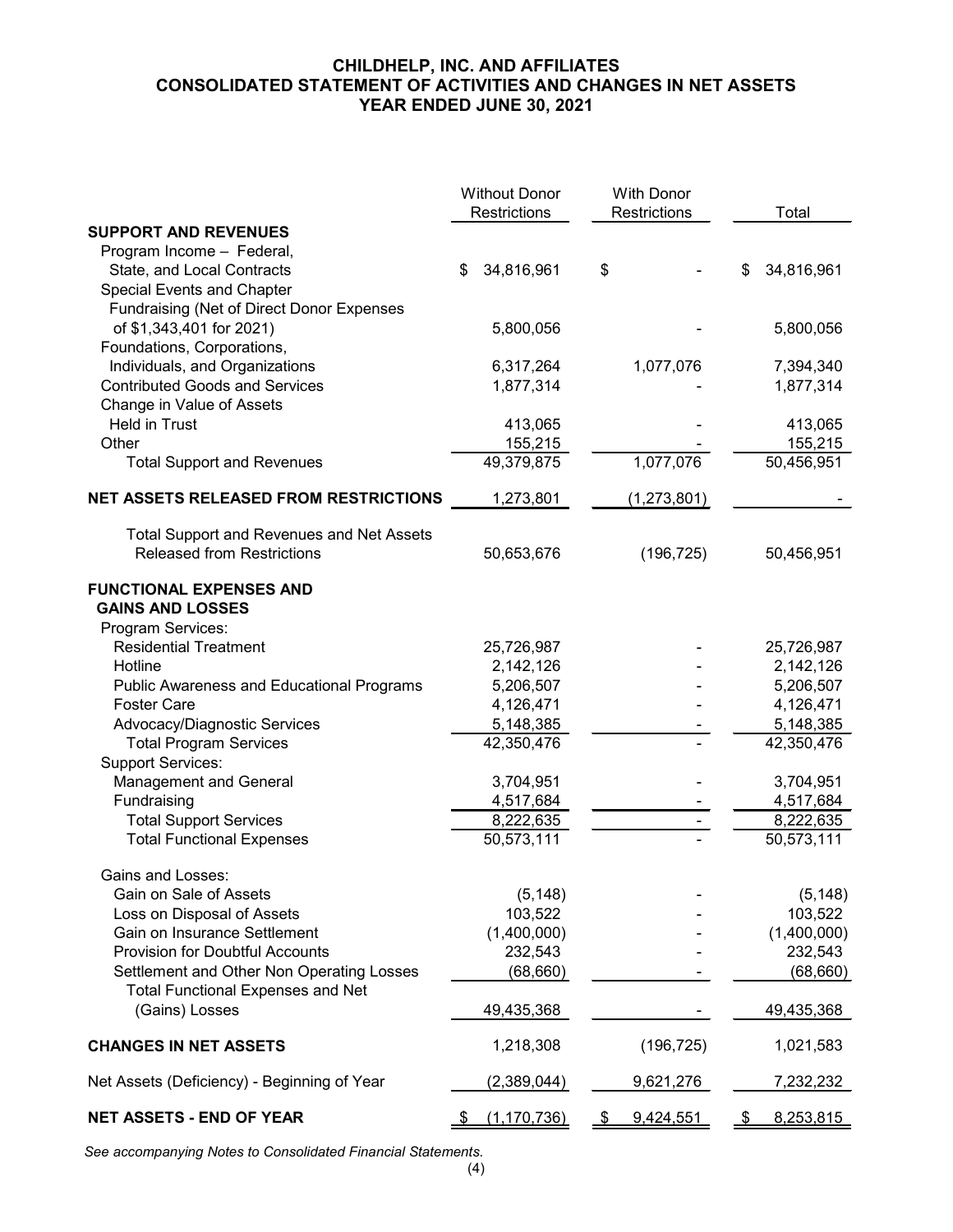#### **CHILDHELP, INC. AND AFFILIATES CONSOLIDATED STATEMENT OF FUNCTIONAL EXPENSES YEAR ENDED JUNE 30, 2021**

|                                                                                               |                          |                 | <b>Program Services</b>                                |                           |                                     |                              |                              | <b>Support Services</b>         |                              | 2021                            |
|-----------------------------------------------------------------------------------------------|--------------------------|-----------------|--------------------------------------------------------|---------------------------|-------------------------------------|------------------------------|------------------------------|---------------------------------|------------------------------|---------------------------------|
|                                                                                               | Residential<br>Treatment | Hotline         | <b>Public Awareness</b><br>and Educational<br>Programs | Foster<br>Care            | Advocacy/<br>Diagnostic<br>Services | Total<br>Program<br>Services | Management<br>and<br>General | Fundraising                     | Total<br>Support<br>Services | Total<br>Functional<br>Expenses |
| <b>Salaries and Benefits</b>                                                                  | 19,538,348<br>\$         | \$<br>1,478,186 | 4,082,181<br>\$                                        | 1,647,341<br>\$           | \$<br>2,158,702                     | 28,904,758<br>\$             | \$<br>2,762,300              | 1,937,615<br>\$                 | 4,699,915<br>\$              | 33,604,673<br>\$                |
| <b>Clothing/Personal Needs</b>                                                                | 326,148                  |                 | 10,048                                                 | 23,461                    | 350                                 | 360,007                      |                              | 689                             | 689                          | 360,696                         |
| Conferences/Meetings                                                                          | 43,774                   | 919             | 9,800                                                  | 6,789                     | 28,784                              | 90,066                       | 16,502                       | 7,339                           | 23,841                       | 113,907                         |
| Dues/Subscriptions                                                                            | 170,261                  | 98,821          | 65,241                                                 | 24,491                    | 32,957                              | 391,771                      | 94,624                       | 105,809                         | 200,433                      | 592,204                         |
| Food Service                                                                                  | 867,421                  |                 | 81,709                                                 | 527                       | 1,388                               | 951,045                      |                              | 259,909                         | 259,909                      | 1,210,954                       |
| <b>Foster Care</b>                                                                            |                          |                 |                                                        | 1,801,738                 |                                     | 1,801,738                    |                              |                                 |                              | 1,801,738                       |
| Gift In-Kind Expense                                                                          | 52,078                   |                 | 69,702                                                 | 17,950                    | 2,289,726                           | 2,429,456                    |                              | 36,311                          | 36,311                       | 2,465,767                       |
| Insurance/Taxes                                                                               | 614,455                  | 22,263          | 117,823                                                | 57,670                    | 58,258                              | 870,469                      | 128,761                      | 34,700                          | 163,461                      | 1,033,930                       |
| Interest and Bank Fees                                                                        | 683,249                  | 273             | 66,362                                                 | 55,849                    | 27,669                              | 833,402                      | 3,096                        | 219,764                         | 222,860                      | 1,056,262                       |
| Licensing                                                                                     | 47,185                   |                 | 4,341                                                  | 15,377                    | 1,589                               | 68,492                       | 9,638                        | 335                             | 9,973                        | 78,465                          |
| Maintenance/Repairs                                                                           | 1,021,293                | 2,685           | 54,531                                                 | 52,771                    | 48,280                              | 1,179,560                    | 50,958                       | 14,271                          | 65,229                       | 1,244,789                       |
| Medical                                                                                       | 108,674                  |                 | 14                                                     | 494                       | 2,806                               | 111,988                      |                              |                                 |                              | 111,988                         |
| Miscellaneous and                                                                             |                          |                 |                                                        |                           |                                     |                              |                              |                                 |                              |                                 |
| <b>Other Expenses</b>                                                                         |                          |                 | 13,522                                                 |                           |                                     | 13,522                       |                              | 460,230                         | 460,230                      | 473,752                         |
| Postage                                                                                       | 11,934                   | 149             | 1,351                                                  | 2,114                     | 920                                 | 16,468                       | 13,758                       | 11,353                          | 25,111                       | 41,579                          |
| Printing/Publishing                                                                           | 11,883                   | 2,358           | 14,271                                                 | 752                       | 7,788                               | 37,052                       | 4,360                        | 110,948                         | 115,308                      | 152,360                         |
| <b>Professional Services</b>                                                                  | 378,975                  | 261,414         | 289,408                                                | 43,869                    | 79,463                              | 1,053,129                    | 272,385                      | 2,029,262                       | 2,301,647                    | 3,354,776                       |
| Promotions                                                                                    | 14,233                   | 197,309         | 1,393                                                  | 1,106                     | 1,050                               | 215,091                      | 779                          | 51,738                          | 52,517                       | 267,608                         |
| Recruiting                                                                                    | 83,893                   | 507             | 1,816                                                  | 11,996                    | 6,913                               | 105,125                      | 20,302                       | 311                             | 20,613                       | 125,738                         |
| Recreation/Special Education                                                                  | 140,182                  |                 | 10,078                                                 | 18,282                    |                                     | 168,542                      |                              |                                 |                              | 168,542                         |
| Rent                                                                                          | 276,869                  | 60,949          | 131,788                                                | 157,490                   | 27,106                              | 654,202                      | 100,440                      | 391,990                         | 492,430                      | 1,146,632                       |
| Scholarships                                                                                  |                          |                 |                                                        |                           |                                     |                              |                              | 1,160                           | 1,160                        | 1,160                           |
| Supplies                                                                                      | 237,378                  | 5,115           | 51,568                                                 | 44,227                    | 81,163                              | 419,451                      | 55,306                       | 56,032                          | 111,338                      | 530,789                         |
| Telephone/Telecommunications                                                                  | 151,747                  | 4,438           | 36,669                                                 | 76,975                    | 47,844                              | 317,673                      | 53,957                       | 17,870                          | 71,827                       | 389,500                         |
| Travel/Automobile                                                                             | 137,287                  | 2,021           | 16,549                                                 | 20,991                    | 13,625                              | 190,473                      | 24,023                       | 91,549                          | 115,572                      | 306,045                         |
| <b>Utilities</b>                                                                              | 362,894                  |                 | 47,252                                                 | 32,590                    | 19,191                              | 461,927                      | 4,194                        | 10,772                          | 14,966                       | 476,893                         |
| Depreciation and Amortization                                                                 | 446,826                  | 4,719           | 29,090                                                 | 11,621                    | 212,813                             | 705,069                      | 89,568                       | 11,128                          | 100,696                      | 805,765                         |
| Provision for Doubtful Accounts                                                               |                          |                 |                                                        |                           |                                     |                              | 232,543                      |                                 | 232,543                      | 232,543                         |
| <b>Total Functional Expenses</b>                                                              | 25,726,987               | 2,142,126       | 5,206,507                                              | 4,126,471                 | 5,148,385                           | 42,350,476                   | 3,937,494                    | 5,861,085                       | 9,798,579                    | 52,149,055                      |
| Less: Direct Donor Expenses                                                                   |                          |                 |                                                        |                           |                                     |                              |                              | (1,343,401)                     | (1,343,401)                  | (1,343,401)                     |
| <b>Total Functional Expenses Net</b>                                                          |                          |                 |                                                        |                           |                                     |                              |                              |                                 |                              |                                 |
| of Direct Donor Benefits                                                                      | 25,726,987               | 2,142,126       | 5,206,507                                              | 4,126,471                 | 5,148,385                           | 42,350,476                   | 3,937,494                    | 4,517,684                       | 8,455,178                    | 50,805,654                      |
| Less: Provision for Doubtful                                                                  |                          |                 |                                                        |                           |                                     |                              |                              |                                 |                              |                                 |
| Accounts                                                                                      |                          |                 |                                                        |                           |                                     |                              | (232, 543)                   |                                 | (232, 543)                   | (232, 543)                      |
| <b>Total Functional Expenses</b><br>as Shown on The Statement<br>of Activities and Changes in |                          |                 |                                                        |                           |                                     |                              |                              |                                 |                              |                                 |
| Net Assets - 2021                                                                             | 25,726,987               | 2,142,126<br>\$ | 5,206,507<br>$\mathbf{\$}$                             | 4,126,471<br>$\mathbf{s}$ | 5,148,385<br><u>_\$</u>             | \$42,350,476                 | $\sqrt{2}$<br>3,704,951      | 4,517,684<br>$\mathbf{\hat{s}}$ | 8,222,635<br>$\mathbf{s}$    | \$50,573,111                    |

*See accompanying Notes to Consolidated Financial Statements.*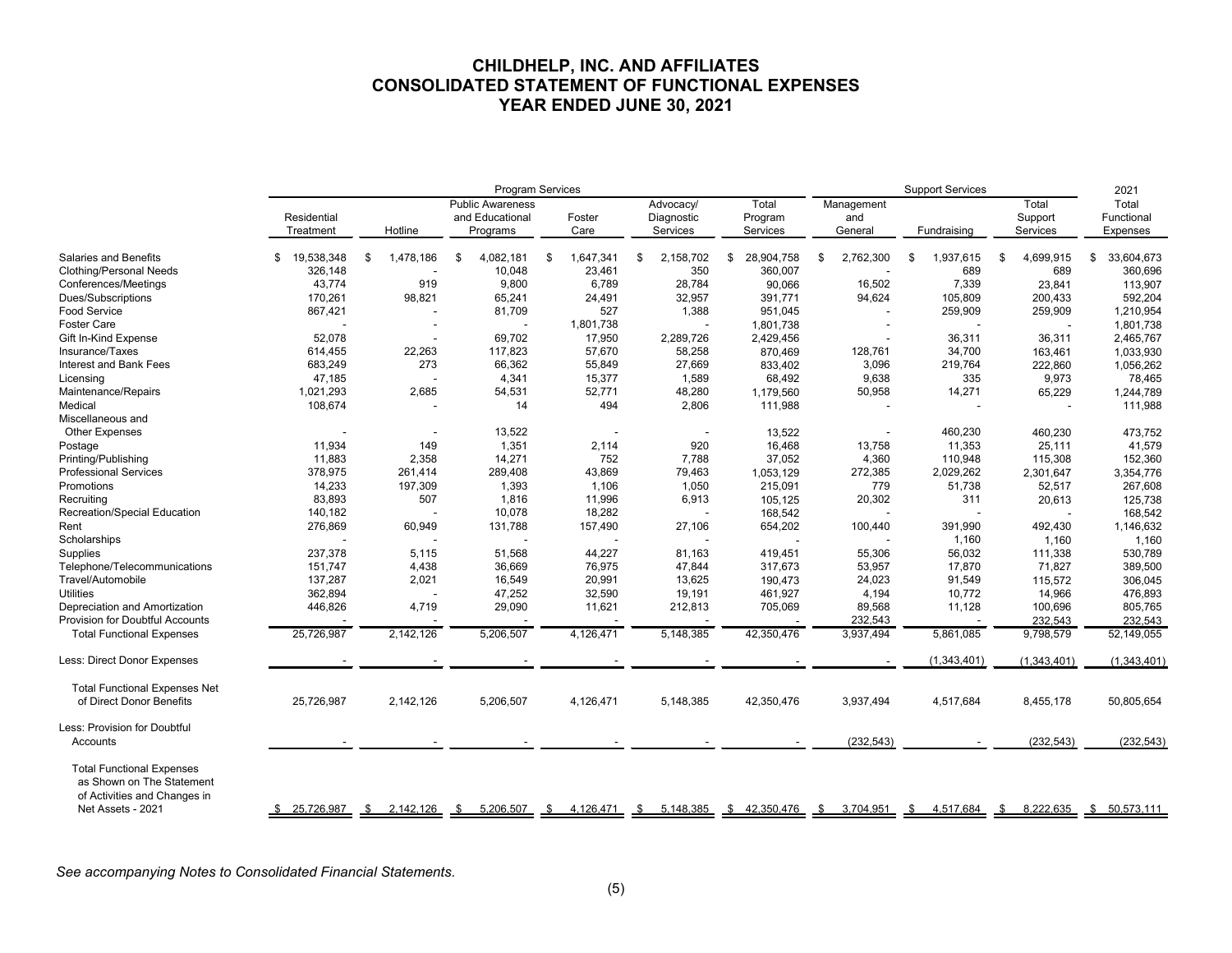# **CHILDHELP, INC. AND AFFILIATES CONSOLIDATED STATEMENT OF CASH FLOWS YEAR ENDED JUNE 30, 2021**

| <b>CASH FLOWS FROM OPERATING ACTIVITIES</b>            |                 |
|--------------------------------------------------------|-----------------|
| <b>Changes in Net Assets</b>                           | \$<br>1,021,583 |
| Adjustments to Reconcile Changes in Net Assets to Net  |                 |
| Cash Provided by Operating Activities                  |                 |
| <b>Provision for Doubtful Accounts</b>                 | 232,543         |
| Gain on Sale of Assets                                 | (5, 148)        |
| Loss on Disposal of Assets                             | 103,522         |
| Depreciation and Amortization                          | 805,765         |
| Interest Expense - Amortization of Loan Fees           | 17,535          |
| Loss on Unamortized Issuance Costs                     | 26,088          |
| Change in Value of Assets Held in Trust                | (413,065)       |
| <b>Bequests Receivable</b>                             | (188, 374)      |
| Amortization of Facility Rent Receivable               | 521,162         |
| Amortization of Curriculum Use                         | 69,702          |
| Increase (Decrease) in Cash Resulting from Changes in: |                 |
| <b>Accounts Receivable</b>                             | (1, 147, 914)   |
| Prepaids                                               | (331, 881)      |
| Deposits and Other Assets                              | (224, 597)      |
| <b>Accounts Payable</b>                                | 157,200         |
| <b>Accrued Expenses</b>                                | 702,284         |
| <b>Deferred Revenues</b>                               | (345, 627)      |
| Net Cash Provided by Operating Activities              | 1,000,778       |
| <b>CASH FLOWS FROM INVESTING ACTIVITIES</b>            |                 |
| Purchases of Property and Equipment                    | (896, 887)      |
| Net Cash Used by Investing Activities                  | (896, 887)      |
| <b>CASH FLOWS FROM FINANCING ACTIVITIES</b>            |                 |
| Net Decrease in Line of Credit                         | (3, 117, 317)   |
| Proceeds from Issuance of Notes Payable                | 3,169,512       |
| <b>Principal Payments of Notes Payable</b>             | (302, 907)      |
| Net Cash Used by Financing Activities                  | (250, 712)      |
| NET DECREASE IN CASH AND CASH EQUIVALENTS              | (146, 821)      |
| Cash and Cash Equivalents - Beginning of Year          | 1,610,679       |
| <b>CASH AND CASH EQUIVALENTS - END OF YEAR</b>         | \$<br>1,463,858 |
| SUPPLEMENTAL DISCLOSURE OF CASH FLOW INFORMATION       |                 |
| Cash Paid During the Year for Interest                 | 736,381         |
| Noncash Loan Repayment from Debt Refinance             | \$<br>1,115,821 |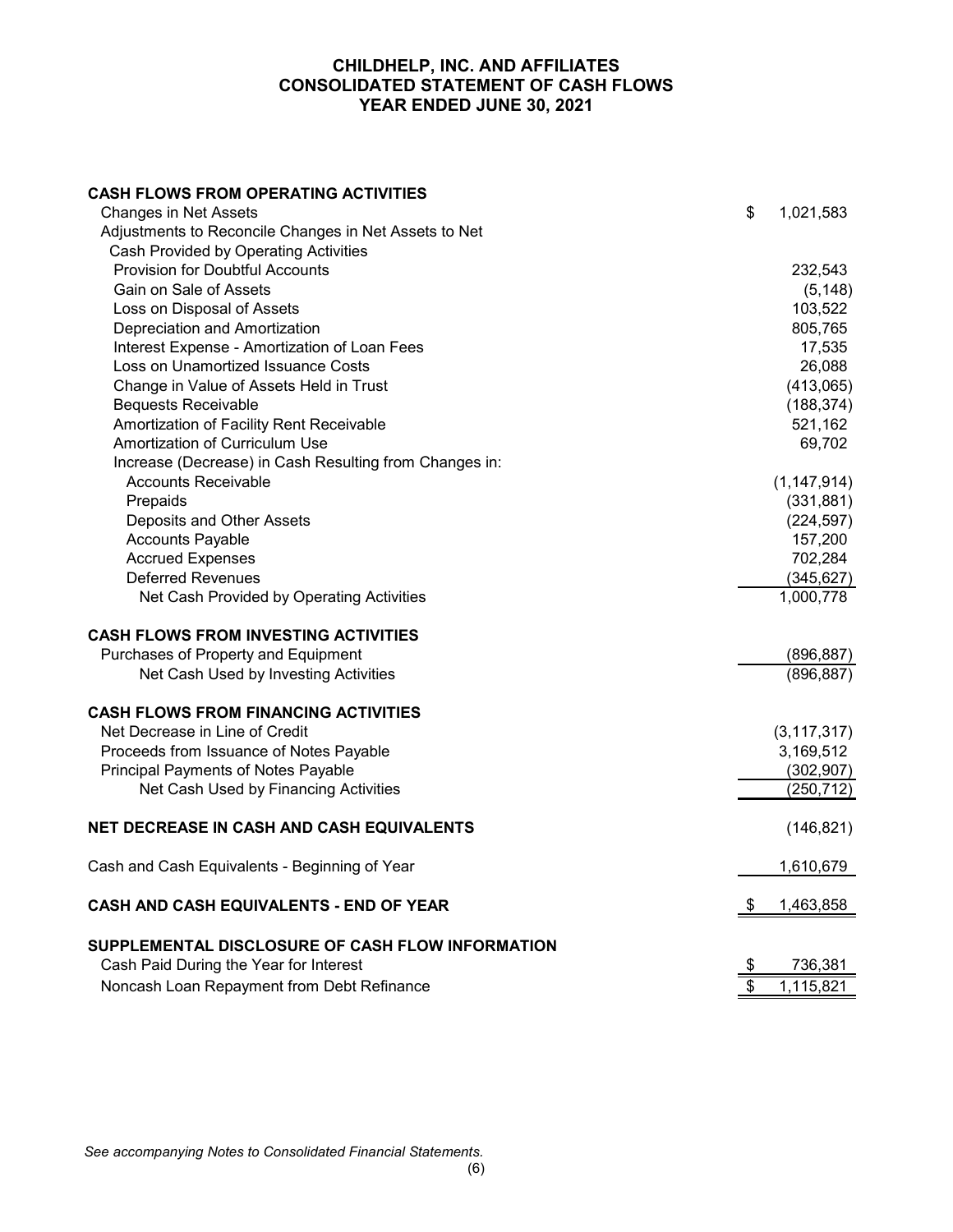#### **NOTE 1 ORGANIZATION**

Childhelp, Inc. (Childhelp, a registered name used throughout, or the Organization) is a California nonprofit corporation. During fiscal year 2021, Childhelp's administers programs and services in all 50 states, and its facilities were strategically located in Arizona, California, Tennessee, and Virginia.

Childhelp is the largest, longest-running national nonprofit dedicated to the intervention, treatment, and prevention of child abuse. Childhelp exists to meet the physical, emotional, educational, and spiritual needs of abused, neglected and at-risk children. Through a multidisciplinary network of child-centered programs and services, a child who has survived abuse is medically supervised to heal physically, encouraged to regain trust, taught to develop self-esteem through a gentle therapeutic process, tutored to progress educationally, nurtured to recover psychologically, and supported to reach his/her limitless potential.

Outreach initiatives offer low-income, at-risk families abuse prevention support to enhance family resiliency. Through Childhelp Speak Up Be Safe for Students and Athletes, the organization is blanketing the nation with research-based prevention education programs that reach children in schools and on the sports field. These lifesaving tools not only prevent students from being victimized but empower families to create safer communities for their children.

A child in crisis, survivor in need of services or anyone concerned about abuse in their region has access to the Childhelp National Child Abuse Hotline, a 24-hour, 7 day a week service staffed exclusively with degreed crisis counselors. 1-800-4-A-CHILD offers translation in over 170 languages because Childhelp believes every child deserves to have his/her voice heard. The hotline expands to Guam, Canada, and U.S. Virgin Islands. Newly launched text and chat services offer an even greater chance for connectivity and support.

A child that has been rescued from an abusive situation is offered a host of healing options through Childhelp's treatment centers. A Childhelp Children's Advocacy Center is a onestop shop for the prosecution of child abuse staffed with medical personnel, law enforcement, prosecution, social service agencies and counselors all working in unison to prosecute predators and restore health and happiness to survivors.

Childhelp offers safe haven through group homes, therapeutic foster care, and adoption. Some of the most severely abused children in the country come to the Childhelp Residential Treatment Villages to heal. Onsite nonpublic schools ensure that even the most neglected child gets back to an appropriate grade level. These 24-hour care facilities located in idyllic country settings employ art and equine therapy along with traditional talk therapy to break through the walls of abuse and offer a bright view of the future.

Bricks and mortar programs are strategically located in California, Tennessee, Arizona, and Virginia while the Childhelp National Child Abuse Hotline, legislative work, and prevention education initiatives impact all 50 states. Childhelp Chapters and the Childhelp Wings parent/child collectively mobilize volunteers throughout the country who support the Childhelp philosophy that every child deserves a childhood free from abuse and a future filled with hope.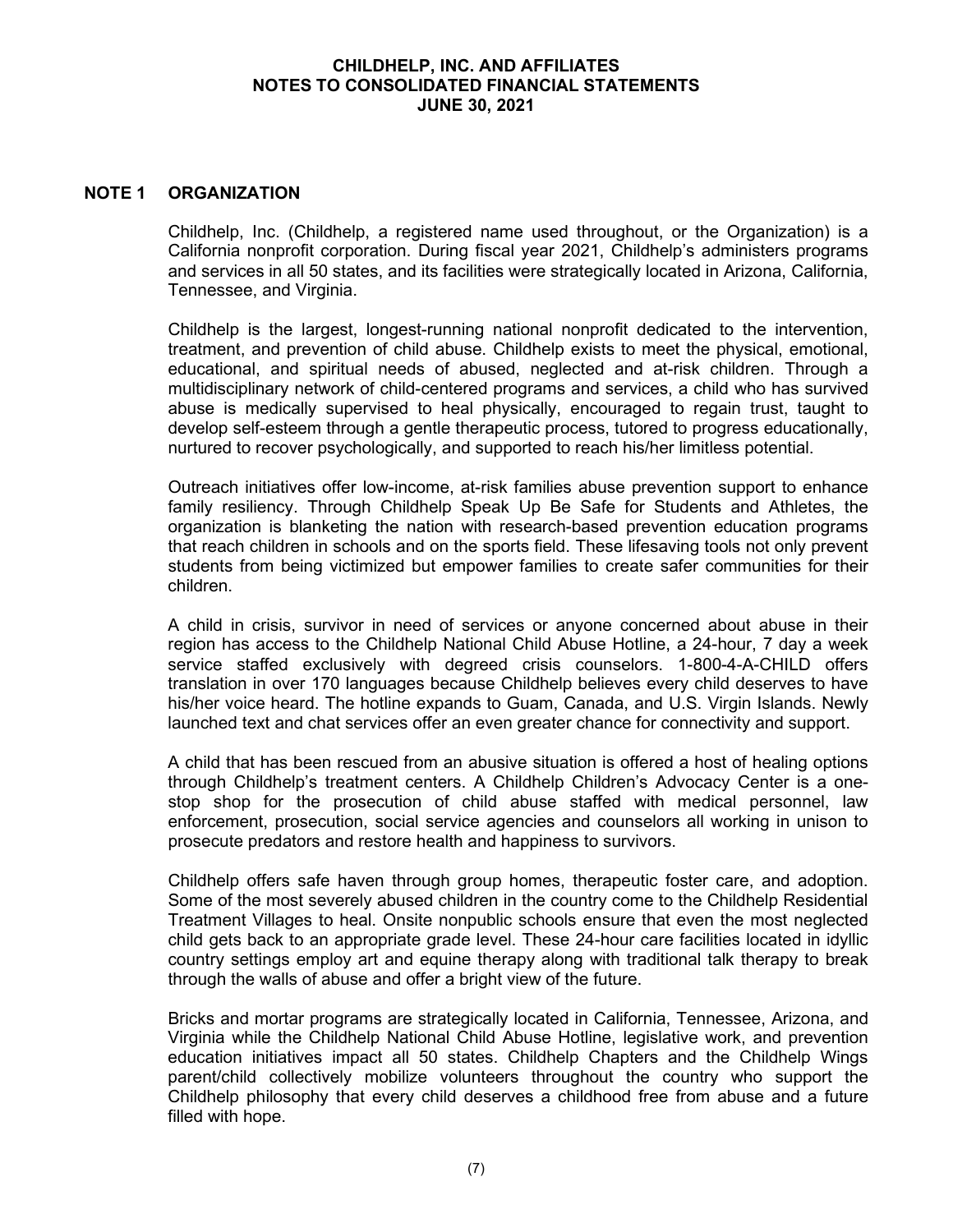## **NOTE 1 ORGANIZATION (CONTINUED)**

Affiliated organizations (the affiliates) include, Childhelp Foundation, Childhelp Lifeline Empowerment Trust, and Childhelp Arizona, LLC to carry out programs that complement the activities of Childhelp. The activities of these affiliated organizations have been consolidated with those of Childhelp. There was no financial activity for any of the affiliates during the year ended June 30, 2021. If there had been activity, then all inter-company transactions and balances would have been eliminated in consolidation.

## **Program Service Accomplishments**

With over 10 million children helped since its inception, during the fiscal year ended 2021 Childhelp helped around 227,000 children, including those who were the victims of severe emotional, physical, and sexual abuse, parental neglect, bullying, and countless other crimes against children. Through advocacy centers, residential treatment facilities, foster care and adoption programs, community outreach and the national hotline, Childhelp offered multidisciplinary advocacy for at-risk populations. The school and athletic-based prevention curricula, Childhelp Speak Up Be Safe and Childhelp Speak Up Be Safe for Athletes, continue to empower youth nationwide through prevention education. For each dollar expended, over 84 cents is invested into serving the children in need of our program services using approximately seven cents for administration and approximately nine cents for fundraising.

# **NOTE 2 SUMMARY OF SIGNIFICANT ACCOUNTING POLICIES**

#### **Basis of Presentation**

The accompanying consolidated financial statements are prepared on the accrual basis of accounting in accordance with accounting principles generally accepted in the United States of America (U.S. GAAP) applicable to nonprofit organizations. The Organization is required to report information regarding its net assets and activities according to two classes of net assets based upon the existence or absence of restrictions on use that are placed by donors: net assets without donor restrictions and net assets with donor restrictions.

Net assets, revenues, gains, and losses are classified based on the existence or absence of donor or grantor-imposed restrictions. Accordingly, net assets and changes therein are classified and reported as follows:

*Net Assets Without Donor Restrictions –* Net assets available for use in general operations and not subject to donor (or certain grantor) restrictions.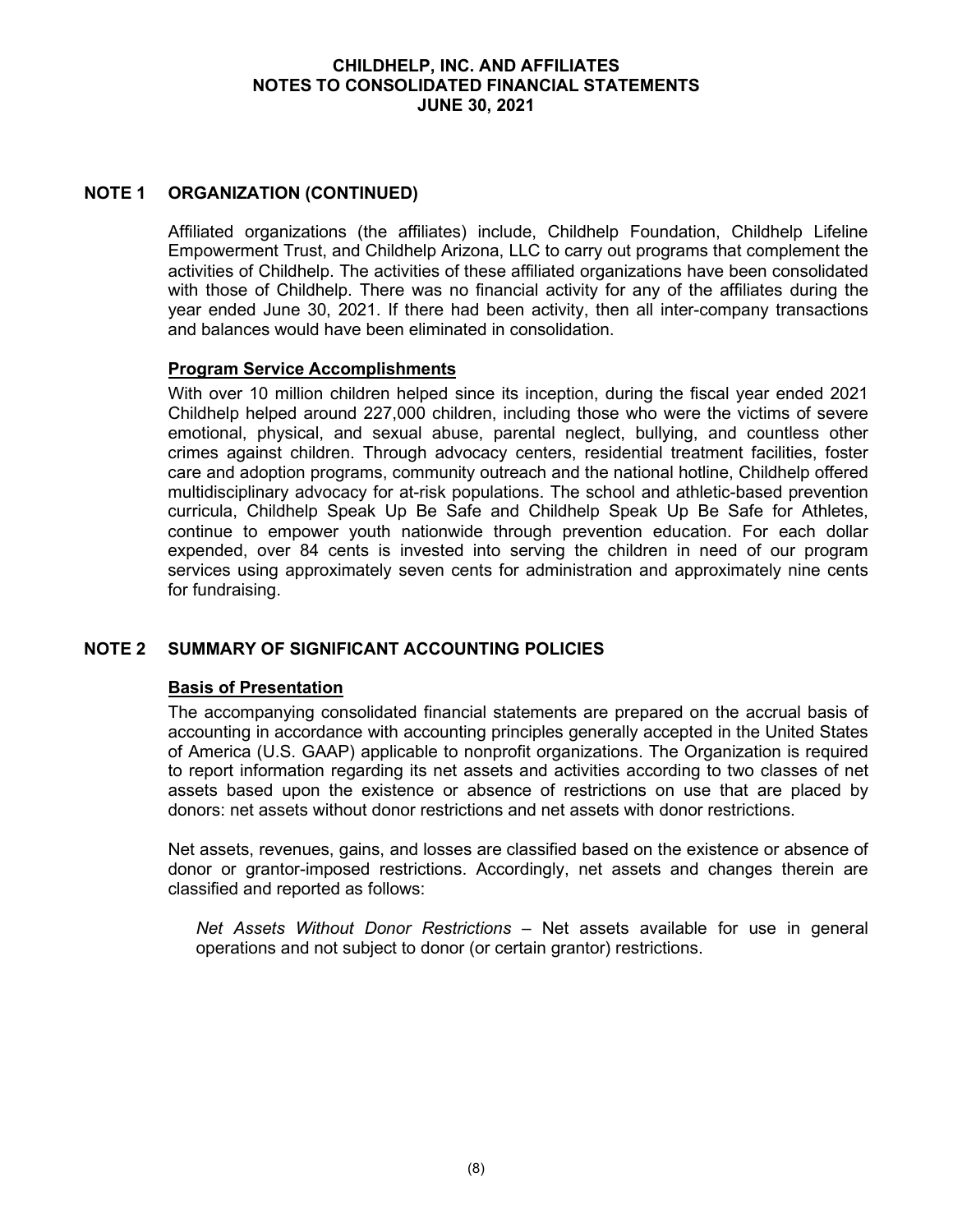## **NOTE 2 SUMMARY OF SIGNIFICANT ACCOUNTING POLICIES (CONTINUED)**

#### **Basis of Presentation (Continued)**

*Net Assets With Donor Restrictions –* Net Assets subject to donor (or certain grantor) imposed restrictions. Some donor-imposed restrictions are temporary in nature, such as those that will be met by the passage of time or other events specified by the donor. Other donor-imposed restrictions are perpetual in nature, where the donor stipulates those resources be maintained in perpetuity. Gifts of long-lived assets and gifts of cash restricted for the acquisition of long-lived assets are recognized as restricted revenue when received and released from restriction when the assets are placed in service. Donor-imposed restrictions are released when a restriction expires, that is, when the stipulated time has elapsed, when the stipulated purpose for which the resource was restricted has been fulfilled, or both.

Nonoperating activities include gains on the sale of assets, provisions for doubtful accounts, settlements, and other losses.

#### **Use of Estimates in the Preparation of Consolidated Financial Statements**

The preparation of consolidated financial statements in conformity with U.S. GAAP requires management to make a number of estimates and assumptions that affect the reported amounts of assets and liabilities and disclosure of contingent assets and liabilities at the date of the consolidated financial statements and the reported amounts of revenues and expenses during the reporting period. Actual results could differ from those estimates.

#### **Cash and Cash Equivalents**

Childhelp considers money market funds and short-term investments purchased with an original maturity less than ninety days to be cash equivalents. The Organization maintains all of its cash and temporary investments in several commercial banks.

#### **Contributions**

Unrestricted contributions and contributions restricted by donors are reported as increases in net assets without donor restrictions if the restrictions expire (that is, when a stipulated time restriction ends or purpose restriction is accomplished) in the reporting period in which the revenue is recognized. All other donor-restricted contributions are reported as increases in net assets with donor restrictions, depending on the nature of the restrictions. When a restriction expires, net assets with donor restrictions are reclassified to net assets without donor restrictions and reported in the consolidated statement of activities as Net Assets Released from Restrictions.

Contributions, including unconditional promises to give, that are expected to be collected within one year are recorded as support at net realizable value. Unconditional promises to give that are expected to be collected in future years are recorded as a contribution receivable at the present value of their estimated future cash flow. The discounts on those amounts are computed using interest rates commensurate with the risks involved applicable to the years in which the promises are received. As of June 30, 2021, management believes all contributions receivable are collectible within 12 months of year-end.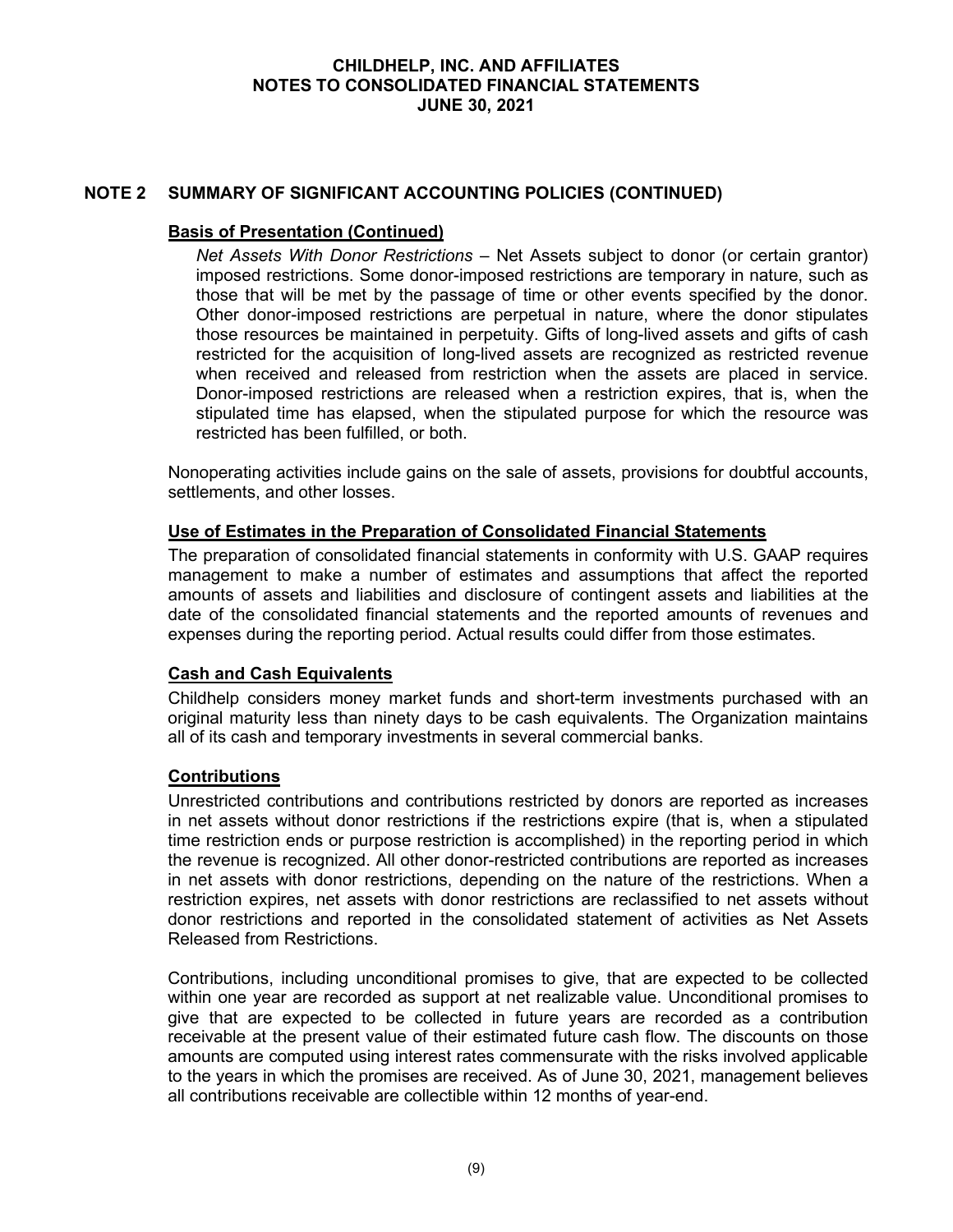## **NOTE 2 SUMMARY OF SIGNIFICANT ACCOUNTING POLICIES (CONTINUED)**

#### **Contributions (Continued)**

Conditional promises to give, bequests, and grants are not included as support until the conditions are substantially met. The amount of conditional promises outstanding and not recorded at June 30, 2021, was \$3,118,692.

## **Contributed Goods and Services**

The value of significant contributed goods and services is reflected as contributions in the accompanying consolidated financial statements and are recorded at the fair value of such goods and services at the date of the donations.

Contributed services are recognized if the services received (a) create or enhance long-lived assets or (b) require specialized skills, are provided by individuals possessing those skills and would typically need to be purchased if not provided by donation. In addition to contributed goods and services meeting the aforementioned criteria and that have been recorded in the accompanying consolidated financial statements, Childhelp receives significant amounts of contributed time from volunteers that do not meet the recognition criteria described above. As such, the value of this contributed time has not been determined and is not reflected in the accompanying consolidated financial statements.

## **Program Income**

Program service revenues consist of governmental reimbursements at contracted rates for residential treatment-based programs. Program service fees are recognized when earned. Monies received in advance of being earned are recognized as deferred revenue.

#### **Accounts Receivable**

Accounts receivable are uncollateralized receivables generated from providing program services based on contractual arrangements with state and local agencies and are stated at the invoice amount and are due upon presentation. Generally, account balances, with invoices over ninety days old are considered delinquent and valuation allowance is established for all invoices over 150 days. The carrying amount of accounts receivable is reduced by a valuation allowance that reflects management's best estimate of amounts that will not be collected. The allowance for doubtful accounts is based on management's assessment of the collectability of specific accounts and the aging of the accounts receivable. If there is a deterioration of the credit worthiness or actual defaults are higher than the historical experience, management's estimates of the recoverability of amounts due Childhelp could be adversely affected. All accounts or portions thereof deemed to be uncollectible or require an excessive collection effort are written off to the allowance for doubtful accounts.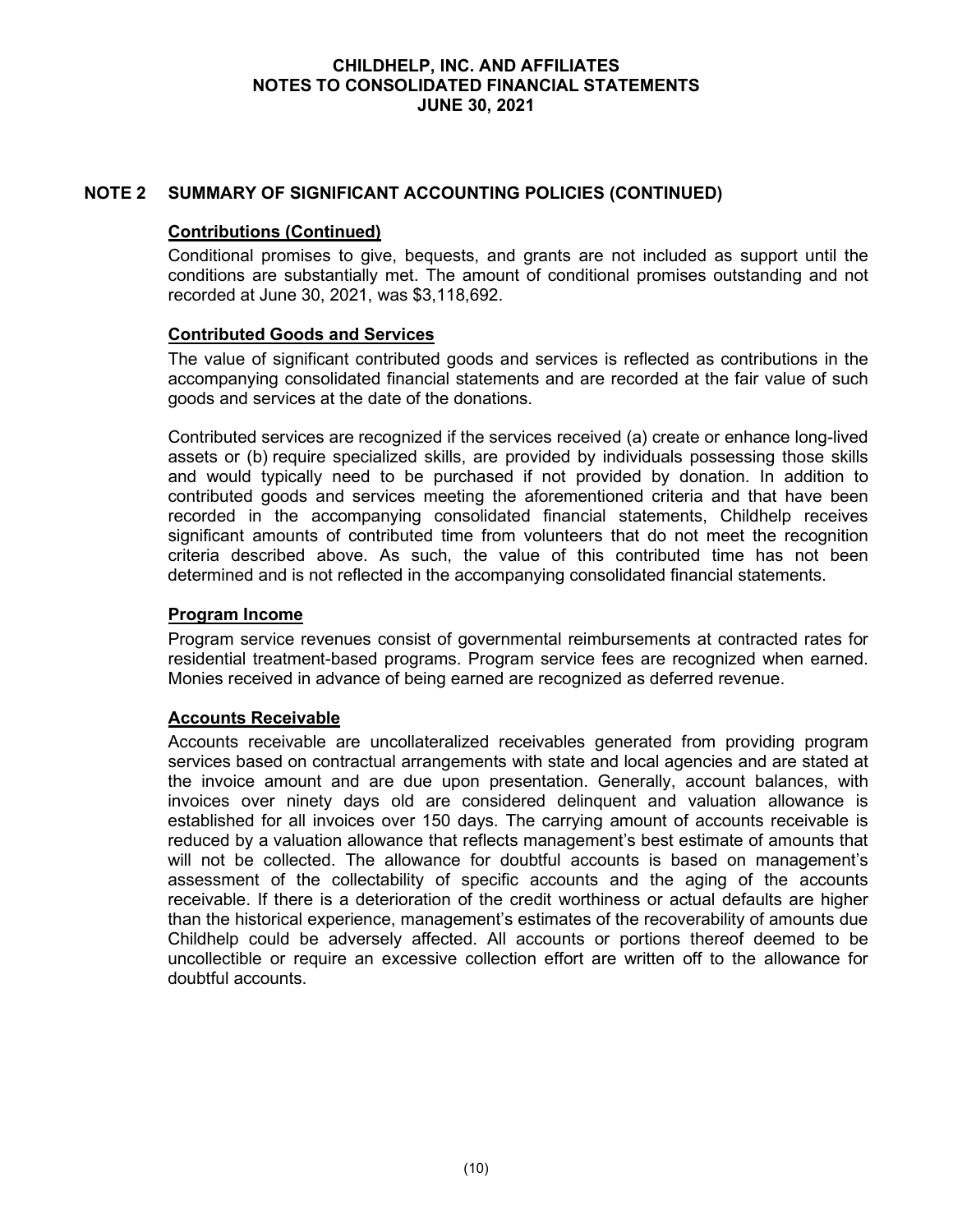## **NOTE 2 SUMMARY OF SIGNIFICANT ACCOUNTING POLICIES (CONTINUED)**

#### **Beneficial Interests in Assets Held in Trusts**

Childhelp receives contributions of investment assets in which Childhelp retains an interest. The assets are invested and administered by unrelated trustees and community foundations, and distributions are made to Childhelp. These funds are primarily invested in debt and equity securities, and Childhelp records its interest at the fair value of the assets which are actively traded on exchanges. Initial recognition and subsequent adjustments to the assets' carrying value are recognized as bequest and trust contributions and change in value of beneficial interest in assets held in trust, respectively. The beneficial interest trusts are classified as net assets with donor restrictions or without donor restrictions, depending on donor-imposed purpose and time restrictions, if any.

#### **Property, Plant, and Equipment**

Property, plant, and equipment acquisitions in excess of \$2,000 are initially recorded at cost and donated property and equipment are recorded at fair value at the date of gift. Depreciation is provided using the straight-line method over their respective estimated useful lives, which range from 3 to 40 years.

Copyrights and trademarks are amortized using the straight-line method over their estimated useful lives of seven years.

#### **Impairment of Long-Lived Assets**

Childhelp reviews long-lived assets for impairment whenever events or changes in circumstances indicate the carrying amount of an asset may not be recoverable. Recoverability of assets to be held and used is measured by a comparison of the carrying amount of an asset to future undiscounted net cash flows expected to be generated by the asset. If such assets are considered to be impaired, the impairment to be recognized is measured by the amount by which the carrying amount of the assets exceeds the fair value of the assets. Assets to be disposed of are reported at the lower of the carrying amount or fair value less costs to sell.

#### **Deferred Financing Costs**

The debt issuance costs as of June 30, 2021, are as follows:

| Deferred Financing Costs      | 247.145   |
|-------------------------------|-----------|
| Accumulated Amortization      | (52, 307) |
| Deferred Financing Costs, Net | 194,838   |

Financing costs are amortized over the life of the related credit facilities to interest expense. Amortization of loan fees included in interest expense was \$17,535 for the year ended June 30, 2021.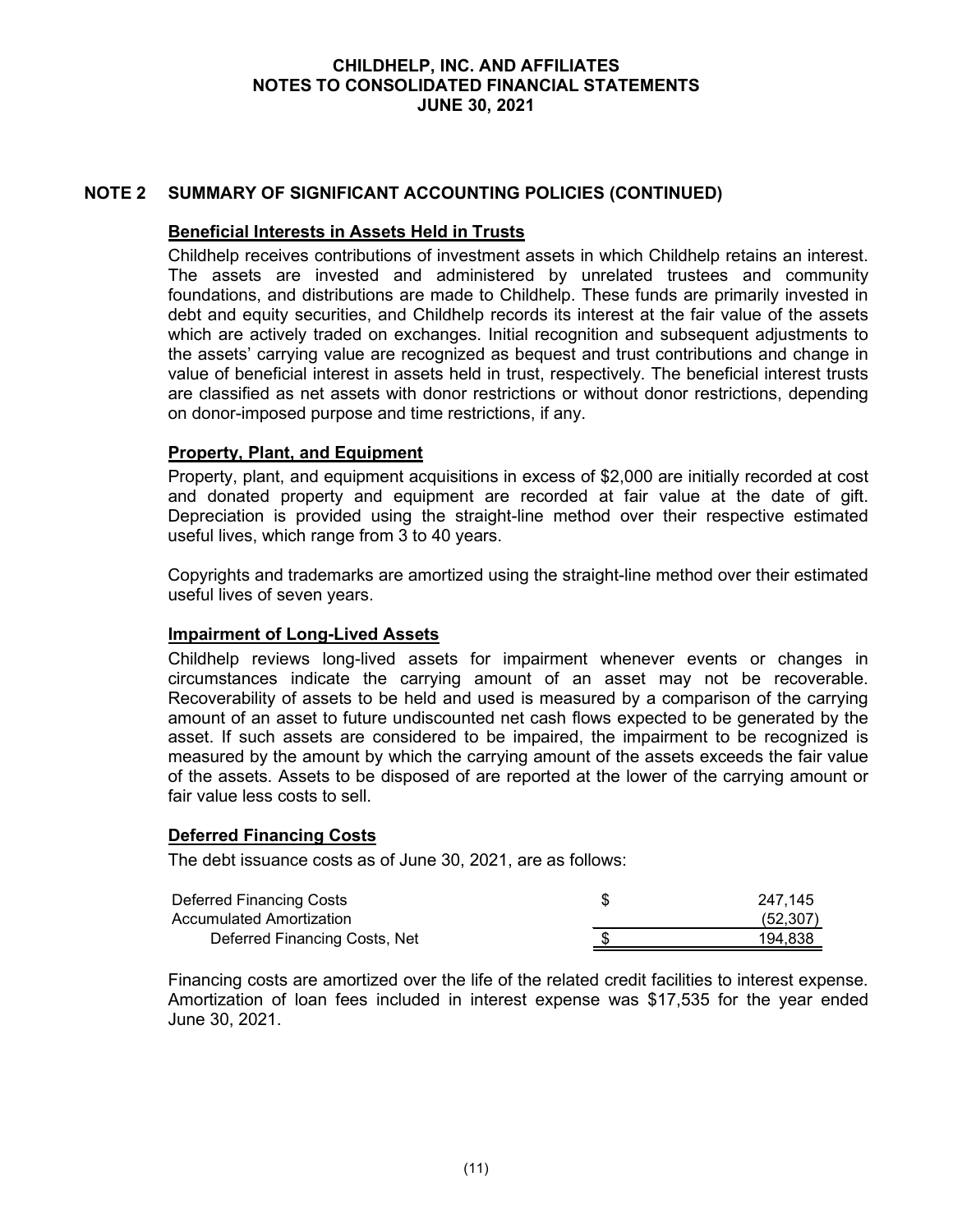## **NOTE 2 SUMMARY OF SIGNIFICANT ACCOUNTING POLICIES (CONTINUED)**

#### **Expense Allocation**

Expenses that can be specifically identified with a particular program or supporting service are charged directly to the related program or supporting service. Expenses, primarily salaries and benefits, which are associated with more than one program or supporting service are allocated based on an evaluation by Childhelp's management which is based on time studies, square footage, and other rational allocation methodologies. Other expenses that are subject to allocations are professional services, allocated using time studies, and rent, allocated using square footage and time studies.

## **Advertising**

Advertising costs are expensed as incurred.

#### **Income Taxes**

Childhelp has received a tax determination letter indicating that it qualifies as a tax-exempt organization under Section 501(c)(3) of the Internal Revenue Code and Section 23701(d) of the California Revenue and Taxation Code. In addition, the Organization has been determined by the Internal Revenue Service not to be a private foundation within the meaning of Section 509(a).

Income determined to be unrelated business taxable income (UBTI) would be taxable.

#### **Change in Accounting Principle – Adoption of ASU 2014-09**

In May 2014, Financial Accounting Standard Board (FASB) issued Accounting Standards Update (ASU) 2014-09, *Revenue from Contracts with Customers (Topic 606)*. Subsequent to May 2014, the FASB issued six ASUs to clarify certain matters related to Topic 606. Topic 606 supersedes the revenue recognition requirements in FASB Accounting Standards Codification 605, Revenue Recognition, and requires the recognition of revenue when promised goods or services are transferred to customers in an amount that reflects the consideration to which an entity expects to be entitled in exchange for those goods or services. The updates address the complexity of revenue recognition and provide sufficient information to enable financial statements users to understand the nature, amount, timing, and uncertainty of revenue and cash flows arising from contracts with customers. Childhelp's consolidated financial statements reflect adoption of ASU 2014-09 guidance beginning in fiscal year 2021. The adoption of this standard did not impact Childhelp's reported revenue.

FASB issued ASU 2018-13 *Fair Value Measurement (Topic 820): Disclosure Framework – Changes to the Disclosure Requirements for Fair Value Measurement.* The ASU removes and modifies disclosure requirements retrospectively for nonpublic entities. Childhelp's consolidated financial statements reflect adoption of ASU 2018-13 guidance beginning for the year-ended June 30, 2021. The adoption of ASU 2018-13 did not impact Childhelp's reported change in net assets.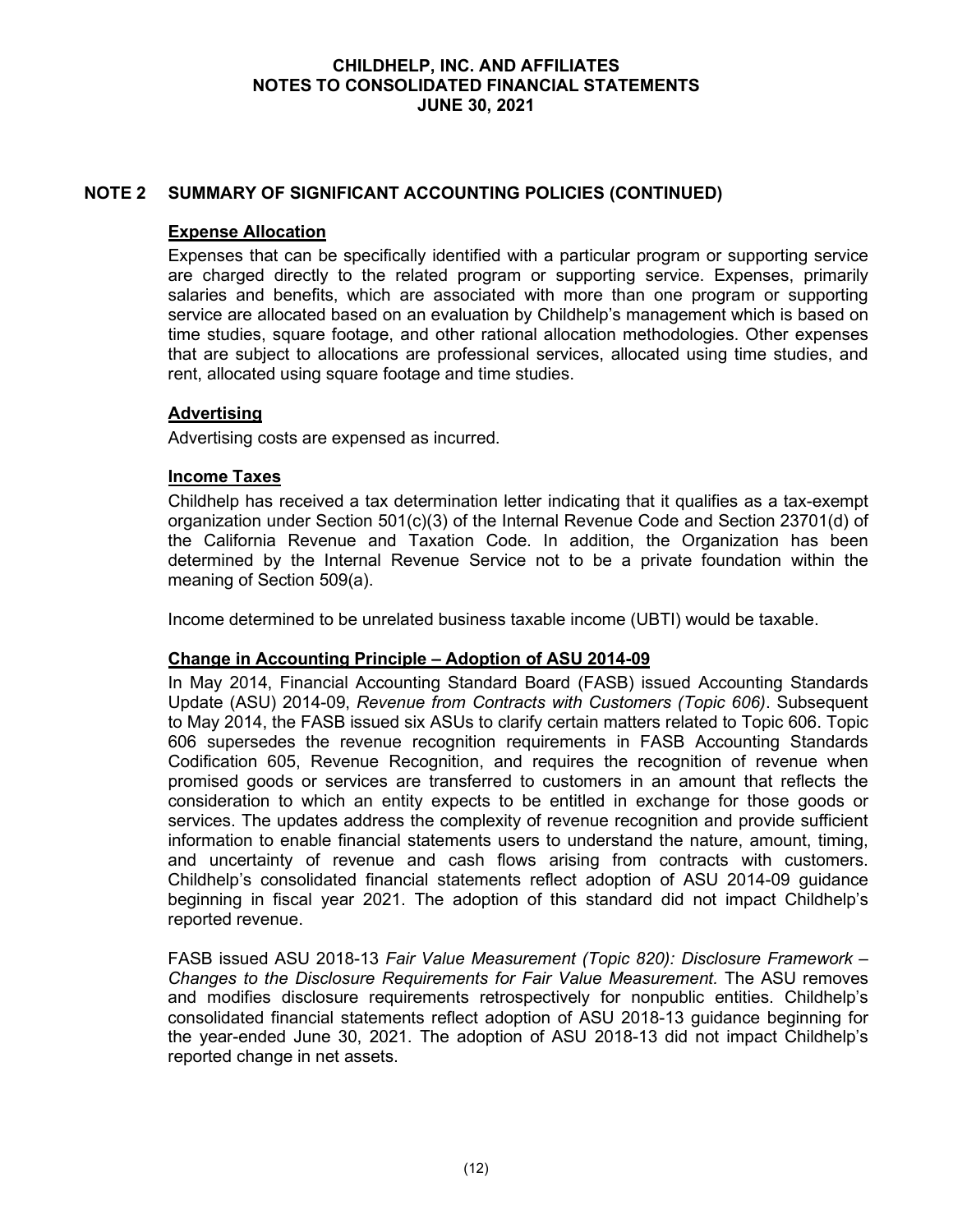#### **NOTE 3 LIQUIDITY AND AVAILABILITY**

The Organization regularly monitors the availability of resources required to meet its operating needs and other contractual commitments. For purposes of analyzing resources available to meet general expenses over a 12-month period, the Organization considers all expenses related to its ongoing activities to be general expenses. The following table reflects the Organization's financial assets of June 30, 2021, available to meet general expenses within one year of the consolidated statement of financial position date.

| Financial Assets:                                       |                 |
|---------------------------------------------------------|-----------------|
| Cash and Cash Equivalents                               | \$<br>1,463,858 |
| Accounts Receivable, Net                                | 5,476,976       |
| Bequests Receivable, Net                                | 3,219,317       |
| Assets Held in Trusts                                   | 2,111,599       |
| Donated Use of Facility, Utilities, and Curriculum      | 3,013,328       |
| <b>Total Financial Assets</b>                           | 15,285,078      |
| Less: Net Assets With Donor Restrictions                | (9,424,551)     |
| Add: Donated Use of Facility, Utilities, and Curriculum | 534,824         |
| Add: With Donor Restricted Net Assets Available         |                 |
| for Promotions and Education                            | 19,120          |
| Add: With Donor Restricted Net Assets Available         |                 |
| for Residential Treatment                               | 121,872         |
| Financial Assets Available to Meet Cash Needs           |                 |
| for General Expenses Within One Year                    | 6.536.343       |

Childhelp receives significant contributions and promises to give restricted by donors, and considers contributions restricted for programs which are ongoing, major, and central to its annual operations to be available to meet cash needs for general expenses. The Organization manages its liquidity and reserves following three guiding principles: operating within a prudent range of financial soundness and stability, maintaining adequate liquid assets to fund near-term operating needs, and maintaining sufficient reserves to provide reasonable assurance that long-term obligations will be discharged. Childhelp has a liquidity approach to maintain current financial assets less current liabilities at a minimum of 30 days operating expenses. The Organization has a target for year-end balance of reserves of unrestricted, undesignated net assets to meet 15 to 30 days of expected expenses. To achieve these targets, the entity forecasts its future cash flows and monitors its liquidity monthly and monitors its reserves annually. During the year ended June 30, 2021, the level of liquidity and reserves was managed within the liquidity targets. Childhelp also maintains a \$7,500,000 line of credit, see Note 8.

#### **NOTE 4 BEQUESTS RECEIVABLE**

Bequests receivable consist of three bequests totaling \$3,219,317 at June 30, 2021 and are recorded at net present value. During the year ended June 30, 2021 Childhelp received \$-0 in cash flow from bequests. An allowance for doubtful accounts has been established based on management's assessment of the collectability and aging of the bequests of \$336,771 as of June 30, 2021.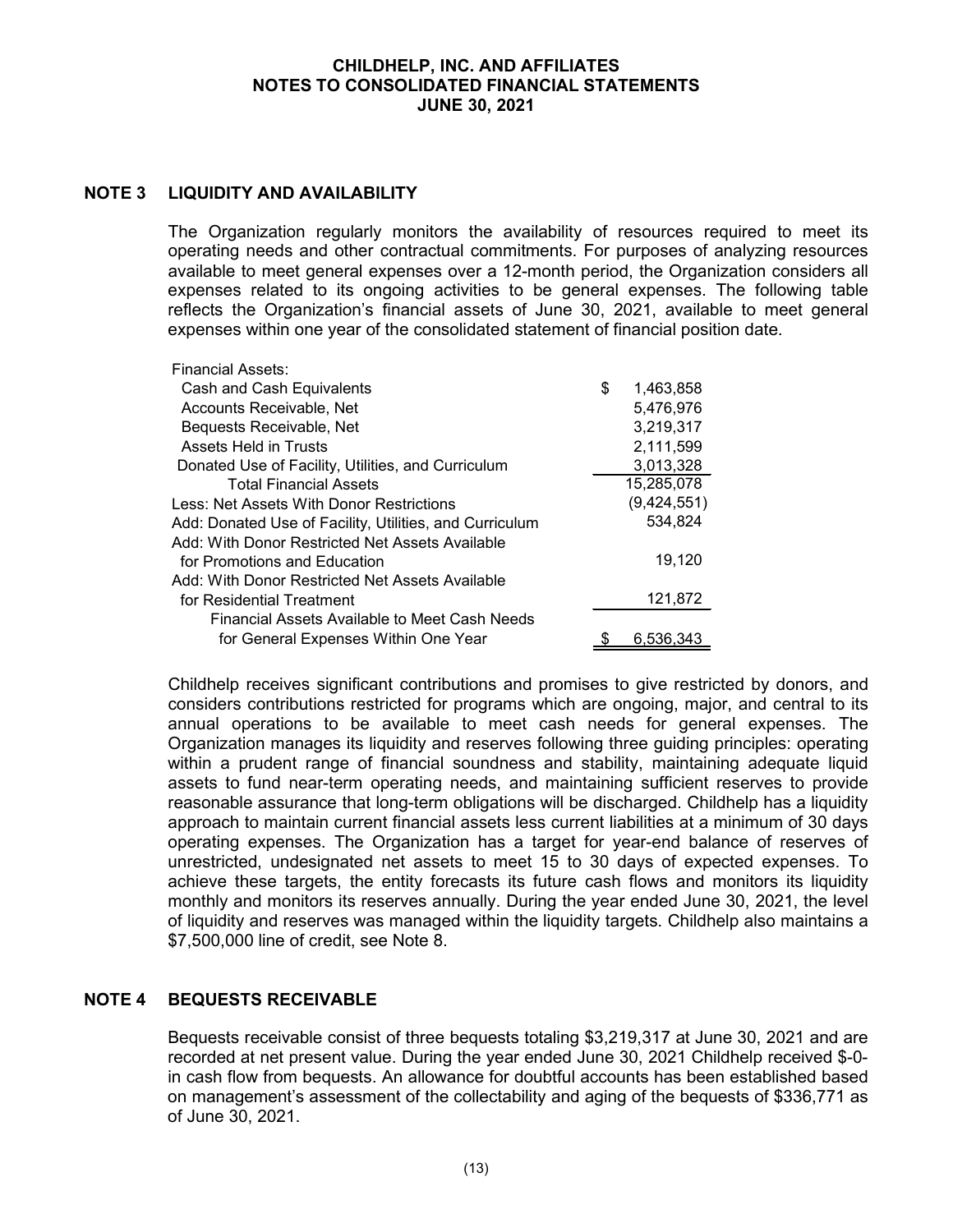#### **NOTE 5 ASSETS HELD IN TRUSTS**

Childhelp has been named a remainder beneficiary of two trusts held by a third-party. Under the term of this trusts, Childhelp has the irrevocable right to receive all assets remaining in the trusts after the death of the life income beneficiaries.

Childhelp also has been named in a trust held in perpetuity for which Childhelp has a onesixth interest in the income received from the trust's assets. The trust is held by an unrelated third-party trustee and Childhelp is entitled to its proportionate share of the annual income distribution.

The beneficial interests in the trusts are recorded at the fair value of the assets expected to be received by the trusts as of June 30, 2021 as follows:

| Remainder Trust Held by a Third Party | 1.080.504 |
|---------------------------------------|-----------|
| Perpetual Trust                       | 1.031.095 |
| Total                                 | 2.111.599 |

## **NOTE 6 FAIR VALUE OF FINANCIAL INSTRUMENTS**

In determining fair value, Childhelp uses various valuation approaches within the fair value measurement framework. Fair value measurements are determined based on the assumptions that market participants would use in pricing an asset or liability.

The fair value measurement framework establishes a hierarchy for inputs used in measuring fair value that maximizes the use of observable inputs and minimizes the use of unobservable inputs by requiring that the most observable inputs be used when available. The framework defines levels within the hierarchy based on the reliability of inputs as follows:

*Level 1 –* Valuations based on unadjusted quoted prices for identical assets or liabilities in active markets;

*Level 2* – Valuations based on quoted prices for similar assets or liabilities or identical assets or liabilities in less active markets, such as dealer or broker markets; and

*Level 3* – Valuations derived from valuation techniques in which one or more significant inputs or significant value drivers are unobservable, such as pricing models, discounted cash flow models and similar techniques not based on market, exchange, dealer, or broker-traded transactions.

A description of the valuation methodologies used for instruments measured at fair value and their classification in the valuation framework follows: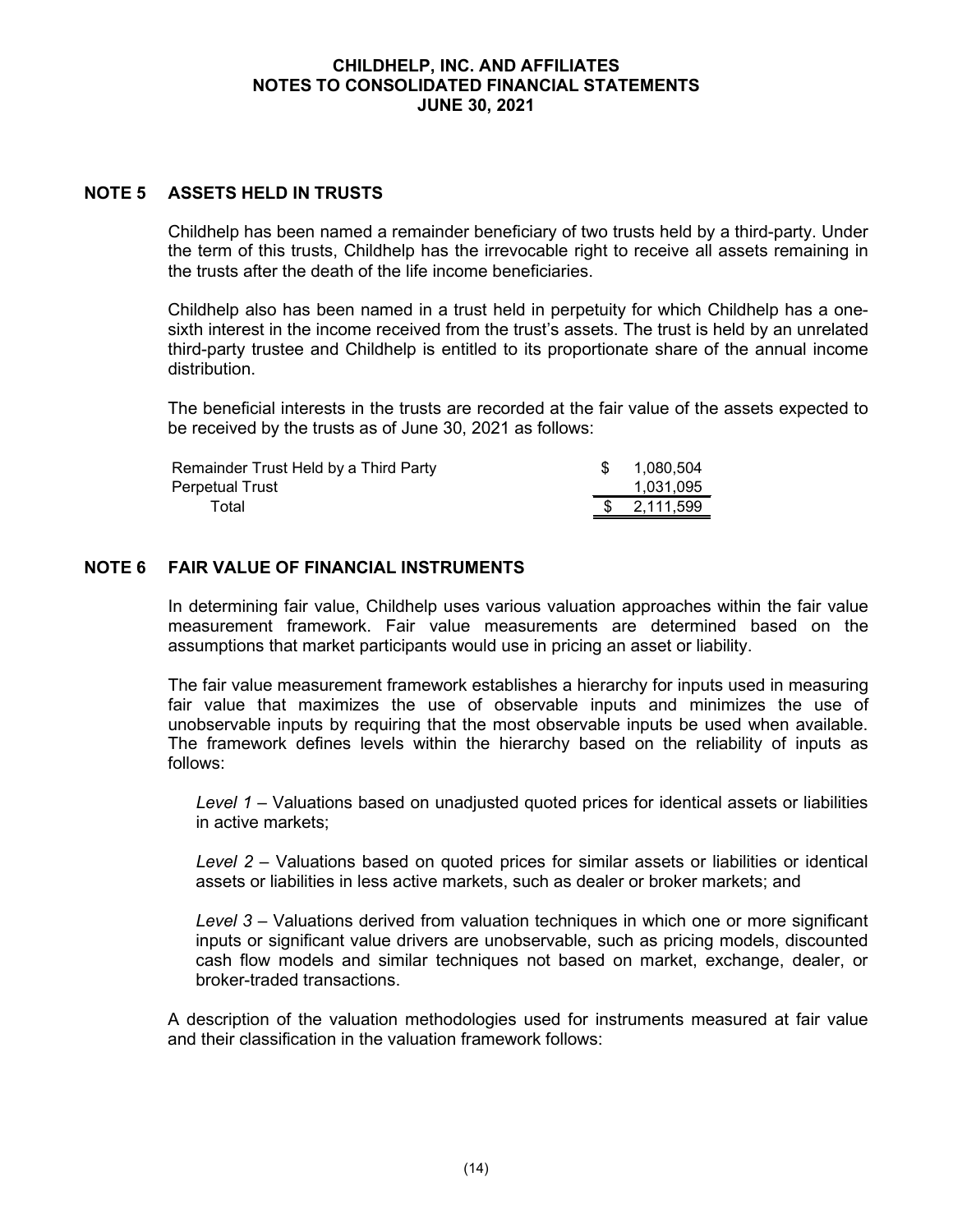#### **NOTE 6 FAIR VALUE OF FINANCIAL INSTRUMENTS (CONTINUED)**

#### **Assets Held in Perpetual and Remainder Trusts**

The value of the beneficial interest agreements are recorded at the fair value of the investments which are held by third-party trustees and then adjusted for Childhelp's interest in the assets. These trusts are classified within the Level 2 and Level 3 of the valuation hierarchy.

The following table presents assets measured at fair value on a recurring basis by classification within the fair value hierarchy as of June 30, 2021:

|                                                           |         |                |             | Fair Value Measurements Using: |   |                  |
|-----------------------------------------------------------|---------|----------------|-------------|--------------------------------|---|------------------|
|                                                           | Level 1 |                | Level 2     | Level 3                        |   | Total            |
| Beneficial Interest in<br><b>Remainder Trusts</b>         |         | ۰              | \$1,080,504 |                                | ٠ | 1,080,504<br>SS. |
| Beneficial Interests in Assets<br>Held in Perpetual Trust |         | $\blacksquare$ |             | \$1,031,095                    |   | \$1,031,095      |

# **NOTE 7 PROPERTY, PLANT, AND EQUIPMENT**

Property, plant, and equipment consist of the following at June 30, 2021:

| Land                                            | S | 3,845,925      |
|-------------------------------------------------|---|----------------|
| <b>Building and Improvements</b>                |   | 18,794,814     |
| Furniture, Fixtures, and Equipment              |   | 4,141,134      |
| Vehicles                                        |   | 846,302        |
| <b>Construction in Progress</b>                 |   | 78,508         |
| Copyrights/Trademark                            |   | 449,364        |
| Total                                           |   | 28,156,047     |
| Less: Accumulated Depreciation and Amortization |   | (17, 907, 503) |
| Property, Plant, and Equipment, Net of          |   |                |
| Accumulated Depreciation and Amortization       |   | 10,248,544     |
|                                                 |   |                |

Childhelp has approximately 70 acres of undeveloped land in Beaumont, California and 100 acres of undeveloped land in Carefree, Arizona with total cost of \$2,611,411 that is not used in operations and is available for future sale. The land available for future sale is reported in the land category above.

Total depreciation and amortization expense was \$805,765 for the year ended June 30, 2021. Childhelp has not capitalized interest expense on the construction in progress due to its immateriality.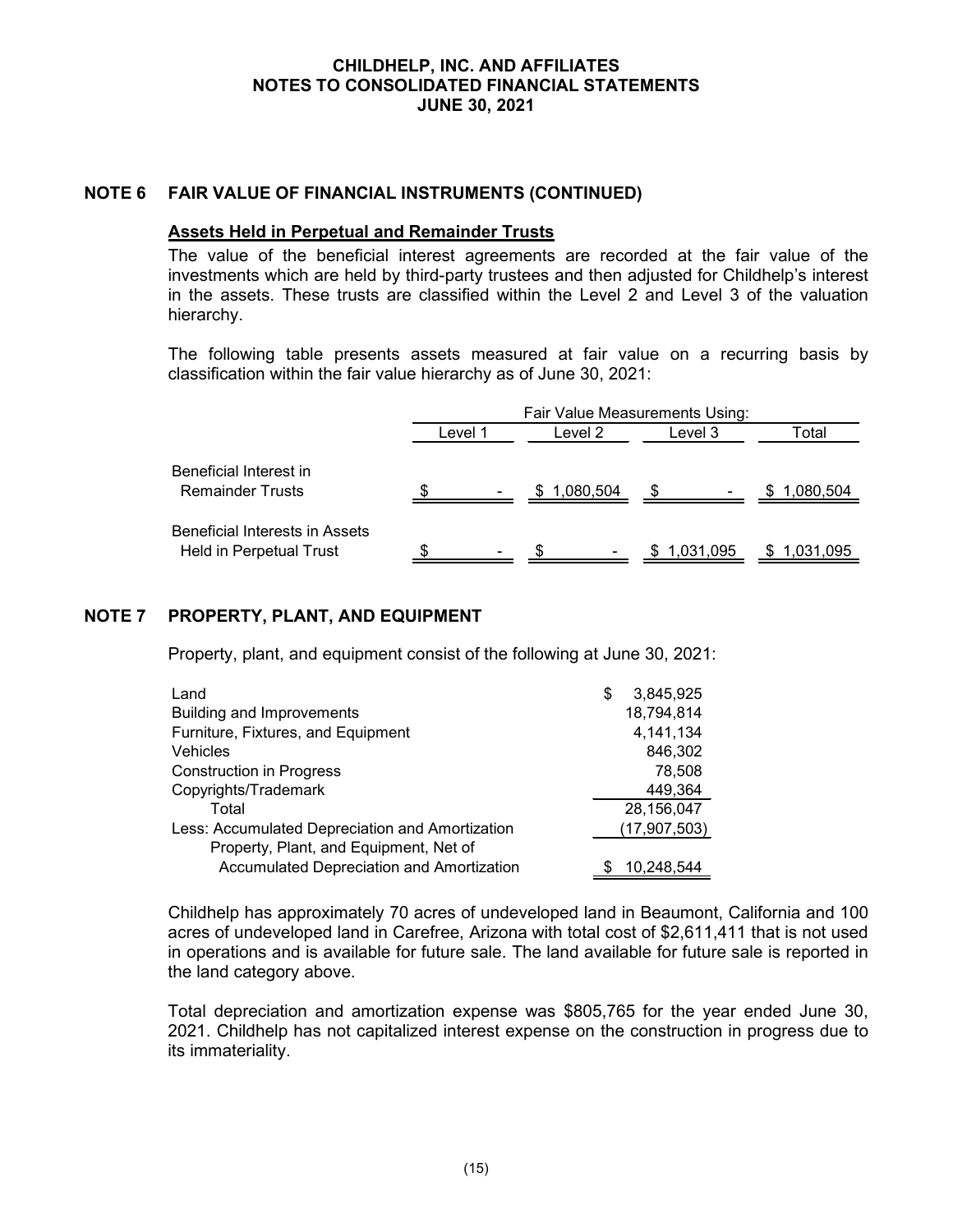#### **NOTE 8 LINE OF CREDIT**

Effective July 24, 2018, Childhelp entered into a \$7,500,000 revolving line of credit with a bank that accrues interest on any outstanding advances at a variable rate of prime plus 0.025% maturing July 24, 2021. The line of credit contained a provision for an automatic renewal. On October 24, 2021, the line of credit was formally renewed on essentially the same terms and conditions and extending the maturity date to October 24, 2024. The credit line is secured by deeds of trust on real property, assignment of rents, and assignment of depository accounts. As of June 30, 2021, the interest rate was 5.25% and the outstanding balance on the Line of Credit was \$-0-.

Childhelp is required to comply with restrictive debt covenants with respect to the revolving line of credit agreements such as maintaining a specified debt service coverage ratio and annual audit and tax return filing dates. Management believes that Childhelp had complied with the restrictive debt covenants as of June 30, 2021. Additionally, the annual audit and tax return filing requirements imposed by the line of credit for the year ended June 30, 2021, was subsequently extended through March 31, 2022.

## **NOTE 9 NOTES PAYABLE**

Notes payable consist of the following:

| Note payable to a bank; secured by Baker St. group home; original amount<br>of \$365,000; fixed interest at 3.125%; payable monthly at \$1,570.54<br>A balloon payment of all outstanding principal and accrued interest is due                                                                                                                                                                                                                            |               |
|------------------------------------------------------------------------------------------------------------------------------------------------------------------------------------------------------------------------------------------------------------------------------------------------------------------------------------------------------------------------------------------------------------------------------------------------------------|---------------|
| on August 30, 2030.                                                                                                                                                                                                                                                                                                                                                                                                                                        | \$<br>358,367 |
| Note payable to a bank; secured by Joann St. group home; original amount<br>of \$380,000; fixed interest at 3.125%; payable monthly at \$1,639.48<br>A balloon payment of all outstanding principal and accrued interest is due                                                                                                                                                                                                                            |               |
| on August 30, 2030.                                                                                                                                                                                                                                                                                                                                                                                                                                        | 380,950       |
| Note payable to a bank; secured by Johnson Ave. group home; original amount<br>of \$388,000; fixed interest at 3.125%; payable monthly at \$1,669.50<br>A balloon payment of all outstanding principal and accrued interest is due                                                                                                                                                                                                                         |               |
| on August 30, 2030.                                                                                                                                                                                                                                                                                                                                                                                                                                        | 373,050       |
| Note payable to a lender; secured by deed of trust on a property in<br>California; fixed interest at 4.25%; original amount of \$3,117,317;<br>payable monthly at \$19,404.84. A balloon payment of all outstanding principal<br>and accrued interest is due September 4, 2030. Childhelp is subject<br>to certain loan covenants requiring audited financial statements to be<br>submitted by December 31 and maintaining a minimum debt service coverage |               |
| ratio of 1.15x.                                                                                                                                                                                                                                                                                                                                                                                                                                            | 3,042,070     |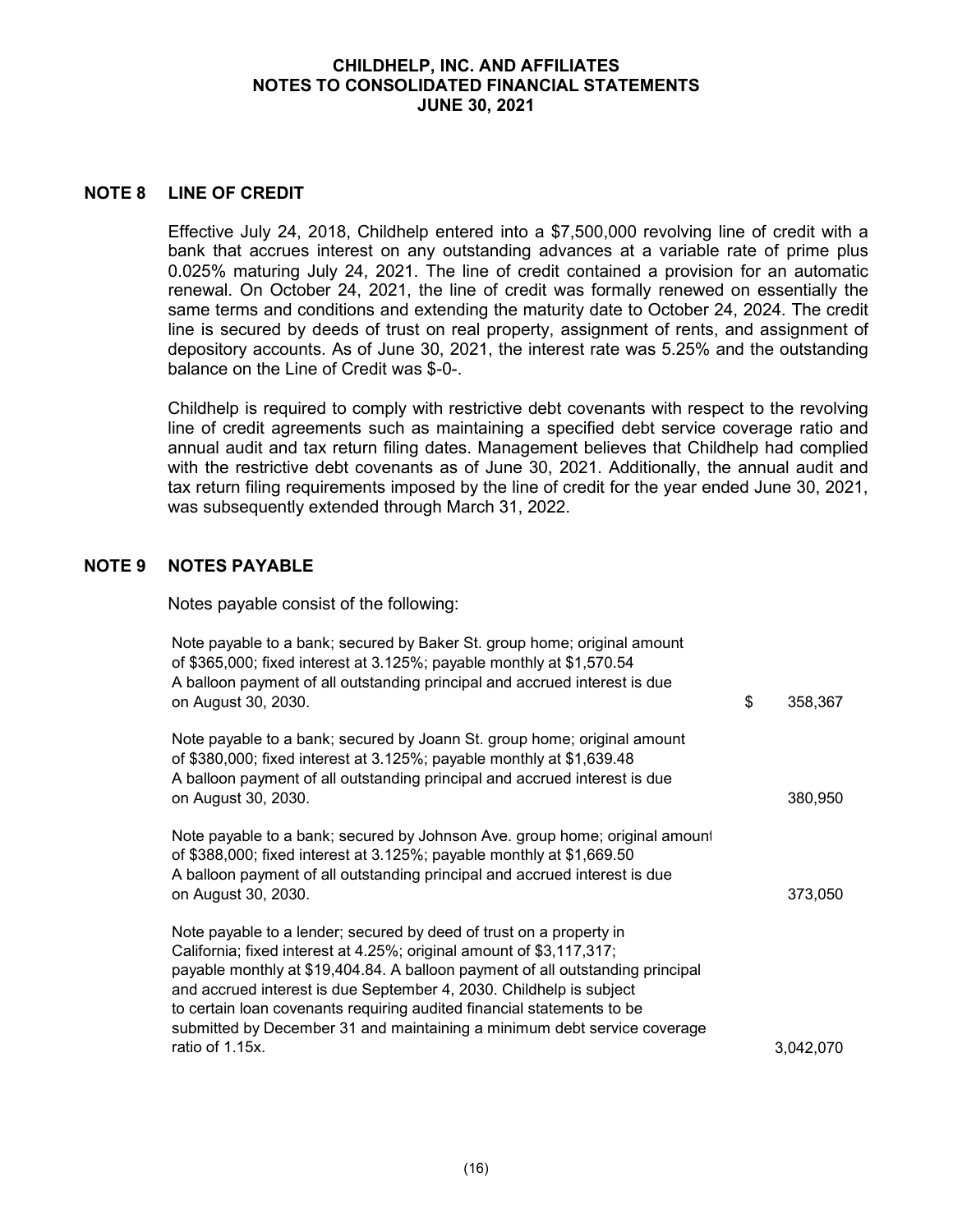## **NOTE 9 NOTES PAYABLE (CONTINUED)**

to certain loan covenants requiring audited financial statements to be submitted by December 31. Note payable to a lender; secured by deed of trust on properties in Tennessee and California; fixed interest at 6.5%; original amount of \$8,239,000; payable monthly at \$54,514 through October 2042. Childhelp is subject

| $\tau$ otal                                | 11.636.980   |
|--------------------------------------------|--------------|
| Less: Unamortized Deferred Financing Costs | (194, 838)   |
| Notes Payable, Net                         | \$11.442.142 |

\$ 7,482,543

Future maturities of notes payable are as follows:

| Year Ending June 30, | Amount        |            |  |
|----------------------|---------------|------------|--|
| 2022                 | 305,329<br>\$ |            |  |
| 2023                 |               | 321,419    |  |
| 2024                 |               | 340,711    |  |
| 2025                 |               | 360,549    |  |
| 2026                 |               | 381,248    |  |
| Thereafter           |               | 9,927,724  |  |
| Total                |               | 11,636,980 |  |

The annual audit filing requirement imposed by loan covenants for the year ended June 30, 2021, were subsequently extended through March 31, 2022.

#### **NOTE 10 OPERATING LEASES**

Childhelp rents certain facilities and equipment under various operating lease agreements maturing November 2038. The following is a schedule of the future minimum lease payments for leases that have a remaining noncancelable term in excess of one year:

| Year Ending June 30, | Amount        |  |  |
|----------------------|---------------|--|--|
| 2022                 | \$<br>715,828 |  |  |
| 2023                 | 664,203       |  |  |
| 2024                 | 578,347       |  |  |
| 2025                 | 507,497       |  |  |
| 2026                 | 73,775        |  |  |
| Thereafter           | 134,125       |  |  |
| Total                | 2,673,775     |  |  |

Lease expense for all operating leases was approximately \$897,831 for the year ended June 30, 2021. It is expected that in the normal course of business, leases that expire will be renewed; thus, it is anticipated that future rent expense will be greater than the future minimum lease payments shown for 2022.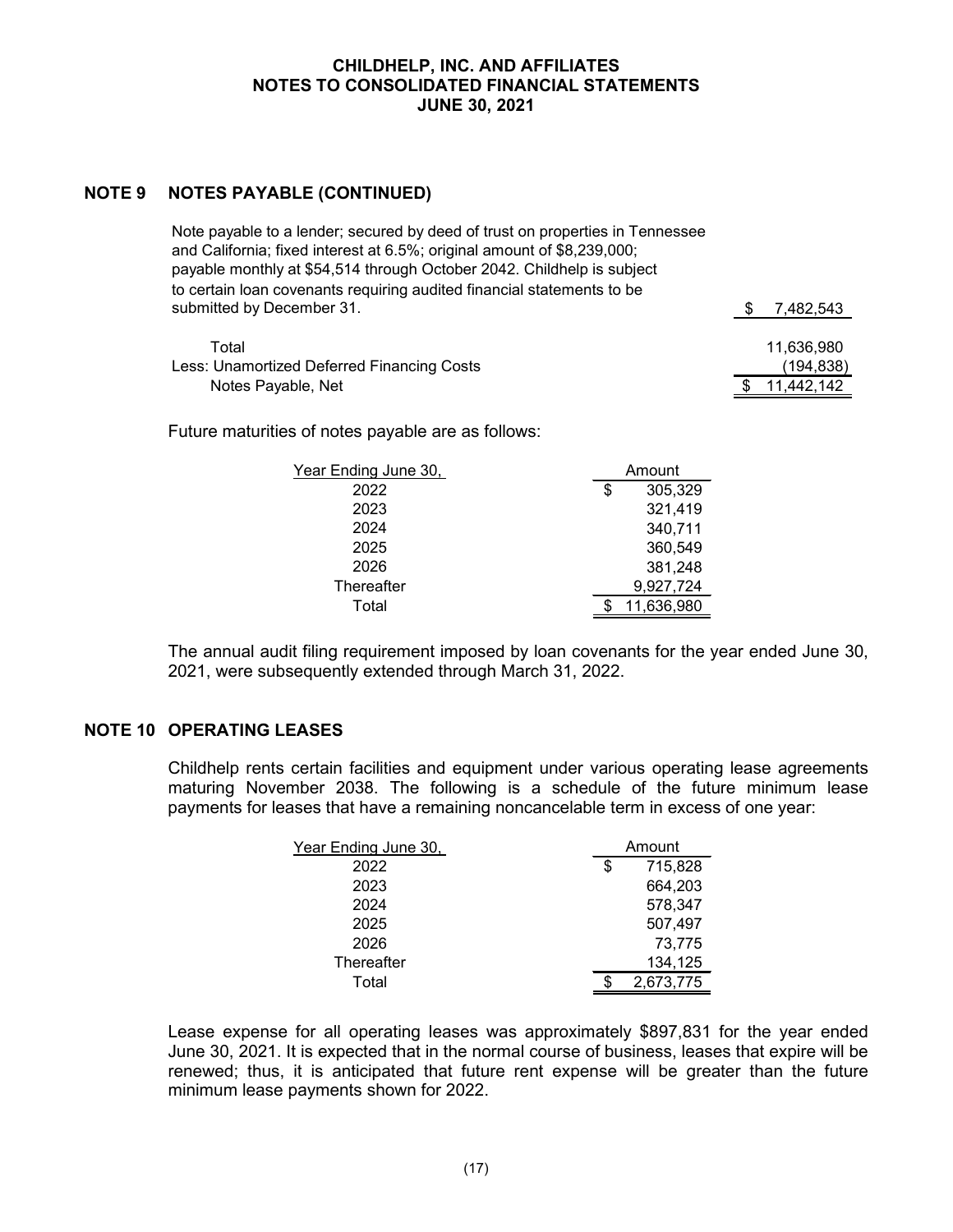## **NOTE 11 NET ASSETS**

#### **Net Assets With Donor Restrictions**

Net assets with donor restriction are available for the following purposes or periods at June 30, 2021:

| Subject to Expenses for Specified Purpose:           |               |
|------------------------------------------------------|---------------|
| <b>Capital Expenditures</b>                          | \$<br>739,315 |
| <b>Residential Treatment Program</b>                 | 121,872       |
| <b>Education and Prevention Programs</b>             | 19,120        |
| Total                                                | 880,307       |
| Subject to the Passage of Time:                      |               |
| Assets Held in External Remainder Trust Not Held     |               |
| by Childhelp                                         | 1,080,504     |
| Time Restricted Including Donated Office Space       |               |
| and Curriculum                                       | 3,063,328     |
| <b>Bequest Receivables</b>                           | 3,219,317     |
| Total                                                | 7,363,149     |
| Donor-Restricted Endowment Funds:                    |               |
| Perpetual Trust Corpus Not Held by Childhelp         | 877,752       |
| <b>Hotline Endowment</b>                             | 150,000       |
| <b>Total Donor-Restricted Endowment Funds Corpus</b> | 1,027,752     |
| <b>Accumulated Investment Gains</b>                  | 153,343       |
| Total                                                | 1,181,095     |
| Total Net Assets With Donor Restriction              | 9,424,551     |

Net assets were released from donor restrictions by incurring expenses satisfying the restricted purpose or by occurrence of the passage of time or other events specified by the donors as follows for the year ended June 30:

| <b>Capital Expenditures</b>                    | S | 427.363   |
|------------------------------------------------|---|-----------|
| <b>Residential Treatment Program</b>           |   | 254.694   |
| Education and Prevention Programs              |   | 880       |
| Time Restricted Including Donated Office Space |   | 590,864   |
| Total                                          |   | 1.273.801 |

#### **Endowments**

Childhelp's endowment funds consist of several individual funds established for general program purposes. The income earned on the endowment is available for general program purposes. Its endowment includes only donor-restricted endowment funds. Net assets associated with endowment funds are classified and reported based on the existence or absence of donor-imposed restrictions and are reported entirely as net assets with donor restrictions. All realized investment income is expended in unrestricted net assets.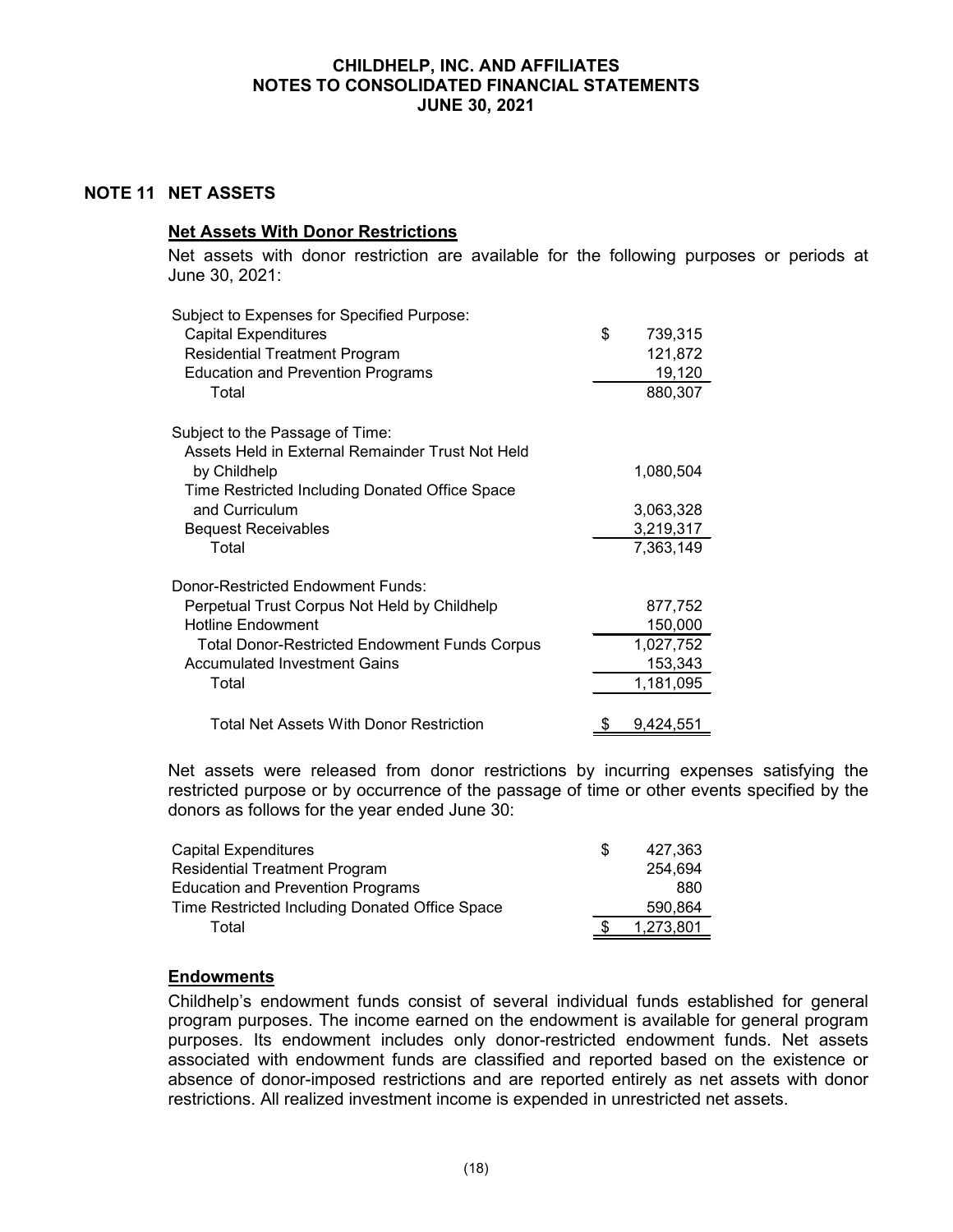#### **NOTE 11 NET ASSETS (CONTINUED)**

#### **Endowments (Continued)**

The board of directors of Childhelp has interpreted the State Prudent Management of Institutional Funds Act (SPMIFA) as requiring the preservation of the fair value of the original gift as of the gift date of the donor-restricted endowment funds absent explicit donor stipulations to the contrary. As a result of this interpretation, Childhelp retains in perpetuity (a) the original value of initial and subsequent gift amounts (including promises to give net of discount and allowance for doubtful accounts including promises to give at fair value) donated to the endowments and (b) any accumulations to the endowment made in accordance with the direction of the applicable donor gift instrument at the time the accumulation is added. Donor-restricted amounts not retained in perpetuity are subject to appropriation for expenditure by us in a manner consistent with the standard of prudence prescribed by SPMIFA. Childhelp considers the following factors in making a determination to appropriate or accumulate donor-restricted endowment funds:

- (1) The duration and preservation of the fund
- (2) The purposes of the organization and the donor-restricted endowment fund
- (3) The possible effects of market volatility
- (4) The expected total return from income and the appreciation of investments
- (5) The investment policies of the Organization

As of June 30, Childhelp had the following endowment net asset composition by type of fund:

|                                   | <b>Without Donor</b><br>Restriction |  | With Donor<br>Restriction | Total           |
|-----------------------------------|-------------------------------------|--|---------------------------|-----------------|
| Donor Restricted Endowment Funds: |                                     |  |                           |                 |
| Perpetual Trust Not Held          |                                     |  |                           |                 |
| by Childhelp                      | S                                   |  | 1,031,095<br>SS.          | 1,031,095<br>S. |
| <b>Hotline Endowment</b>          |                                     |  | 150,000                   | 150,000         |
| Total                             |                                     |  | 1.181.095                 | 1.181.095       |

## **Investment and Spending Policies**

Childhelp has adopted investment and spending policies for endowment assets that attempt to provide a predictable stream of funding to programs supported by its endowments. Under this policy the endowment assets are invested in a manner that is intended to produce results while assuming a moderate level of investment risk.

To satisfy its long-term rate-of-return objectives, Childhelp relies on a total return strategy in which investment returns are achieved through both capital appreciation (realized and unrealized) and current yield (interest and dividends). Childhelp targets a diversified asset allocation that consists of equity-based investments and fixed-income funds.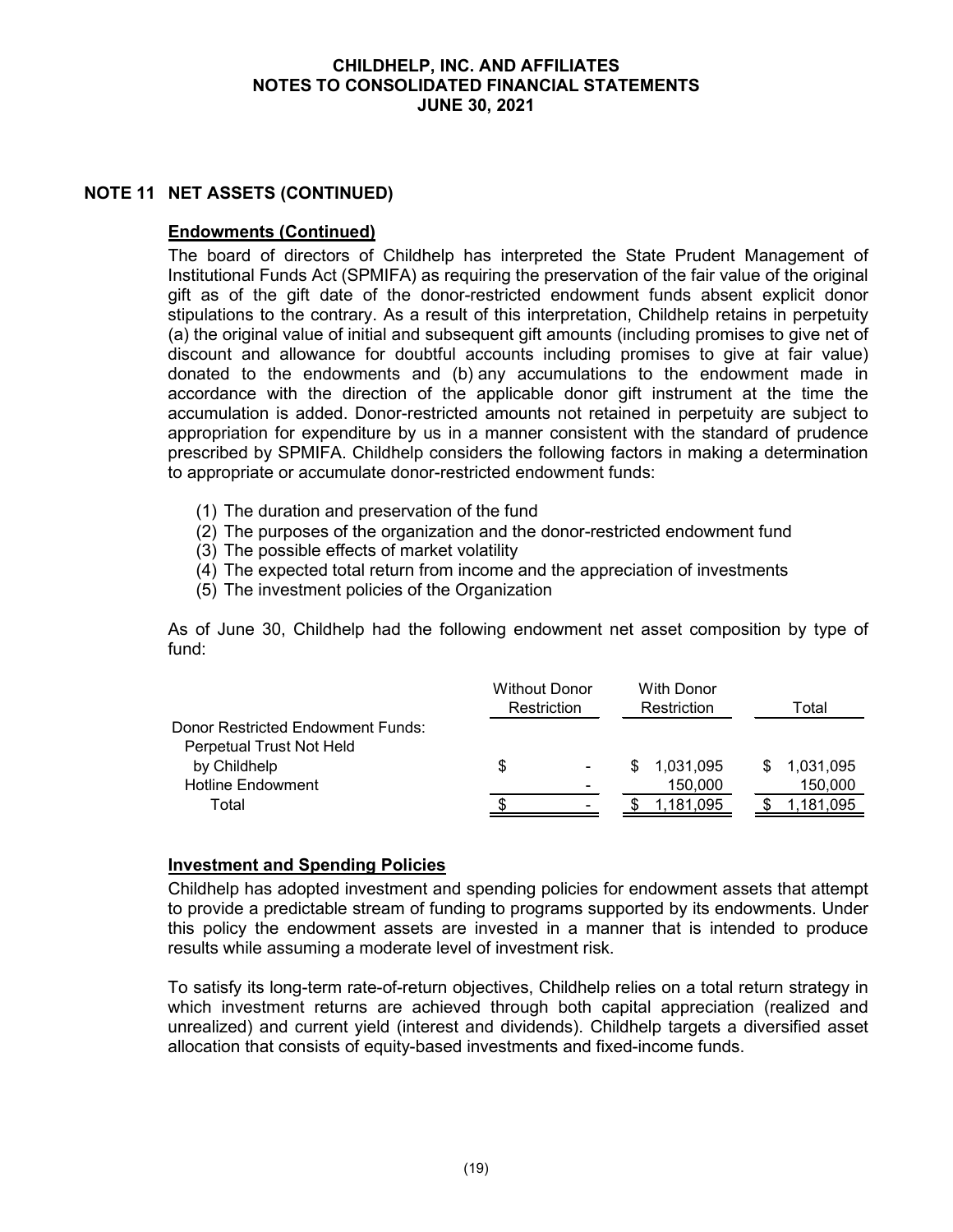## **NOTE 11 NET ASSETS (CONTINUED)**

#### **Investment and Spending Policies (Continued)**

Changes in Endowment net assets for the year ended June 30, 2021, are as follows:

|                                                                             | <b>Without Donor</b><br>Restriction |    | <b>With Donor</b><br>Restriction |    | Total              |  |
|-----------------------------------------------------------------------------|-------------------------------------|----|----------------------------------|----|--------------------|--|
| Endowment Net Assets -<br>June 30, 2020                                     | \$                                  | \$ | 993,235                          | \$ | 993,235            |  |
| Investment Return:<br>Dividends and Interest Income<br><b>Distributions</b> |                                     |    | 32.268<br>(51, 236)              |    | 32,268<br>(51,236) |  |
| <b>Net Appreciation (Realized</b><br>and Unrealized)                        |                                     |    | 206,828                          |    | 206,828            |  |
| Endowment Net Assets -<br>June 30, 2021                                     |                                     |    | 1,181,095                        |    | 1,181,095          |  |

## **NOTE 12 CONTRIBUTED GOODS AND SERVICES**

In connection with its advocacy/diagnostic programs, Childhelp received contributions of various medical services including those of physicians, nurse practitioners, and therapeutic psychologists, totaling approximately \$ 1,551,842 for the year ended June 30, 2021. These contributions benefited Childhelp's advocacy/diagnostic service operations and are reflected in the accompanying consolidated statement of activities and changes in net assets as contributed goods and services and program expenses.

Contributions consisting of equipment, curriculum, teaching services, food, toys, clothing and other program related donations are recorded in the accompanying consolidated statement of activities and changes in net assets as contributed goods and services and expensed according to the program or supporting service benefited of approximately \$304,155 for the year ended June 30, 2021.

On June 30, 2016, Childhelp signed an agreement with the City of Phoenix to receive donated office space for the purposes of providing child victim advocacy services. The initial lease term was for five years, with an option to extend an addition 5 years. The City of Phoenix valued the donated office space at \$696,000 per year, including utilities and furnishings. Childhelp recorded the initial five-year term of the lease in its entirety of \$3,480,000 as a receivable, net of \$466,684 discount, and with donor restricted revenue, which will be released at \$58,000 per month as the lease term expires. In May 2020, Childhelp agreed to extend the lease term through June 30, 2026, at essentially the same terms and conditions. Accordingly, for the extended lease term, Childhelp recorded the extended five-year term of the lease in its entirety of \$3,482,244 as a receivable, net of \$620,194 discount, and temporarily restricted revenue, which will be released at \$58,000 per month as the lease term expires.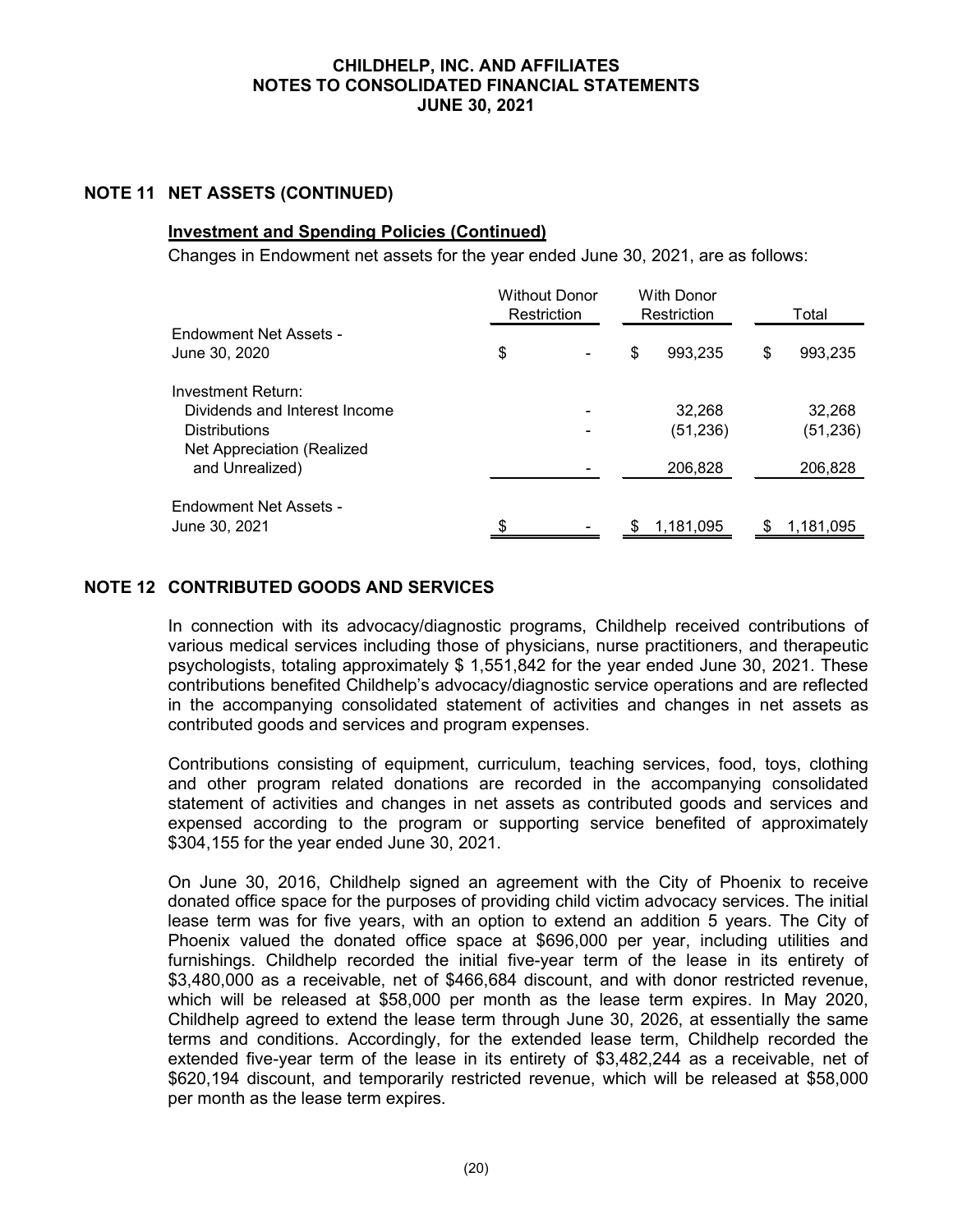#### **NOTE 12 CONTRIBUTED GOODS AND SERVICES (CONTINUED)**

The changes in the donated facility space receivable and associated discount for the year ended June 30, 2021 follows:

|                                        |                       | Donated    |             |                 |            |            |  |
|----------------------------------------|-----------------------|------------|-------------|-----------------|------------|------------|--|
|                                        | <b>Facility Space</b> |            | Unamortized |                 | <b>Net</b> |            |  |
|                                        |                       | Receivable |             | <b>Discount</b> |            | Receivable |  |
| Beginning Balance                      | 3,626,085<br>\$.      |            | \$          | (21, 893)       | S          | 3,604,192  |  |
| In-Kind Rent Expense                   |                       | (612, 181) |             |                 |            | (612, 181) |  |
| Amortization of Discount - Contributed |                       |            |             |                 |            |            |  |
| Goods and Services                     |                       |            |             | 21,317          |            | 21,317     |  |
| Ending Balance                         |                       | 3,013,904  | \$.         | (576)           |            | 3,013,328  |  |
| Amounts Due in:                        |                       |            |             |                 |            |            |  |
| Less than One Year                     | \$                    | 534,824    |             |                 |            |            |  |
| Over One Year                          |                       | 2,478,504  |             |                 |            |            |  |
| Total                                  |                       | 3,013,328  |             |                 |            |            |  |
|                                        |                       |            |             |                 |            |            |  |

## **NOTE 13 DEFINED CONTRIBUTION PLANS**

Childhelp sponsors defined contribution plans that cover employees who meet each plan's eligibility requirements. Childhelp contributed \$356,000 to the plans in total during the year ended June 30, 2021.

## **NOTE 14 RELATED PARTY TRANSACTIONS**

During the year ended June 30, 2021, Childhelp had the following related party transactions:

- The board of directors' members provided \$1,256,422 in contributions and bequests to Childhelp.
- Insurance and benefits transactions totaling \$751,500, pertaining to various insurance policies were paid to companies whose principal is a member of the board of directors for Childhelp. Commissions paid under these polices were subsequently contributed back to Childhelp and are included in the board of directors' contributions.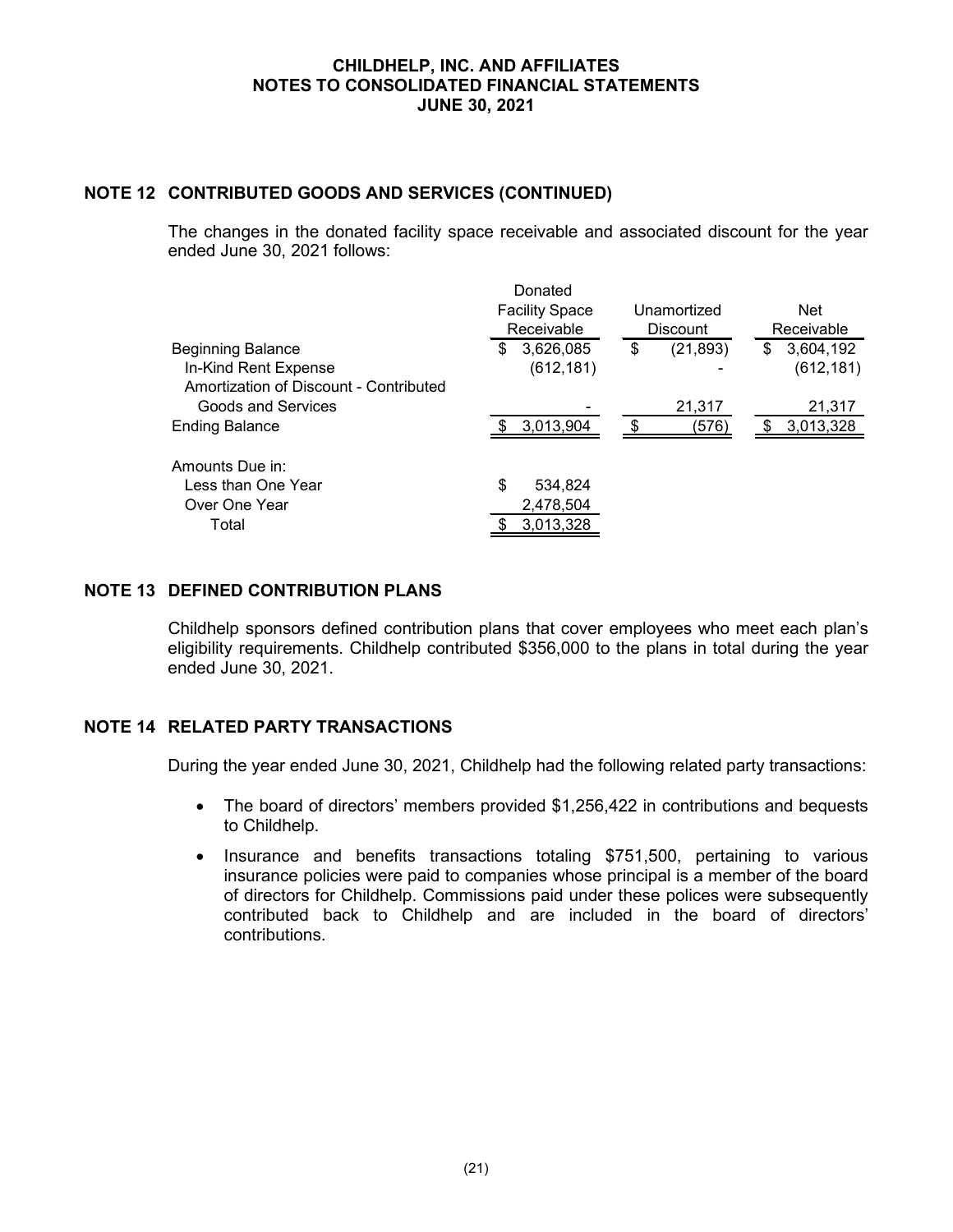#### **NOTE 15 CONCENTRATIONS**

#### **Credit Risk**

Financial instruments that potentially subject Childhelp to concentrations of credit risk consist principally of cash and accounts receivable. Childhelp places its cash with highcredit quality financial institutions and generally limits the amount of credit exposure to the amount in excess of the Federal Deposit Insurance Corporation (FDIC) insurance coverage limit. At various times throughout the year, the Organization's cash balances may exceed the federally insured limits. Management believes there are no unusual risks associated with the current depository institutions. Approximately 47% of total special events and chapter fundraising was received from 2 donors. Additionally, approximately 69% of total support and revenue was derived from agencies of several different states for the year ended June 30, 2021.

## **NOTE 16 CONTINGENCIES, RISKS AND UNCERTAINTIES**

#### **Legal Matters**

In the ordinary course of business, Childhelp is subject to certain lawsuits and other potential legal actions, including class actions pertaining to wage and hour claims in the state of California. In the opinion of management and outside counsel, such matters will not have a material adverse effect on the financial position, changes in net assets and net assets of Childhelp.

#### **Grants**

Childhelp participates in a number of federal and state-assisted grant and contract programs which are subject to financial and compliance audits or reviews. Accordingly, Childhelp's compliance with applicable grant or contract requirements may be established at some future date. The amount, if any, of expenditures or fees for units of service which may be disallowed by the granting or contracting agencies are determined upon the completion of audits or reviews.

#### **Other**

The World Health Organization declared the spread of Coronavirus Disease (COVID-19) a worldwide pandemic. The COVID-19 pandemic is having significant effects on global markets, supply chains, businesses, and communities. Specific to the Organization, COVID-19 may impact various parts of its fiscal year 2022 operations and financial results. Management believes the Organization is taking appropriate actions to mitigate the negative impact. However, the full impact of COVID-19 is unknown and cannot be reasonably estimated as these events are still developing.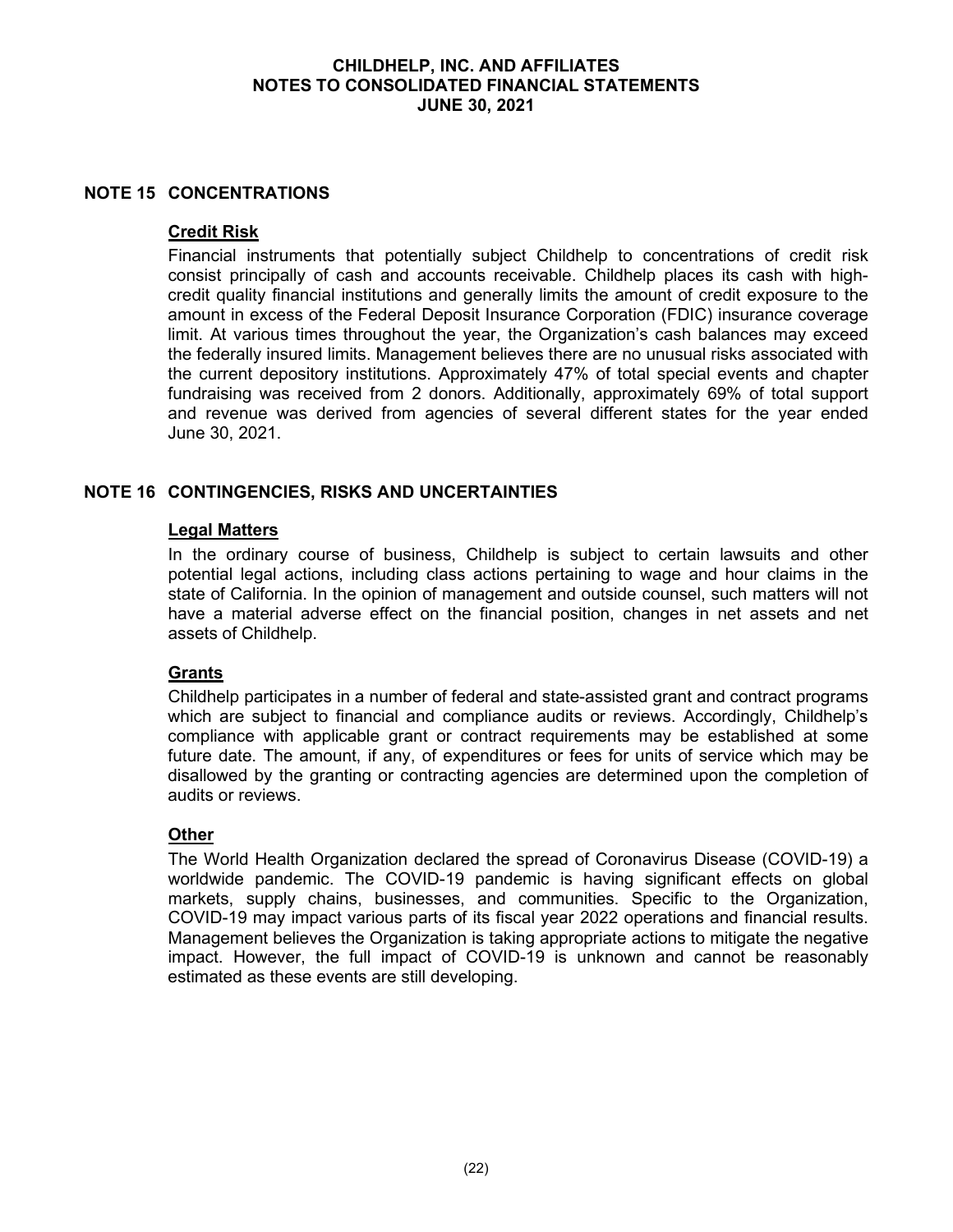#### **NOTE 17 NEW AUTHORITATIVE ACCOUNTING LITERATURE**

In February 2016, the FASB issued amended guidance for the treatment of leases. The guidance requires lessees to recognize a right-of-use asset and a corresponding lease liability for all operating and finance leases with lease terms greater than one year. The guidance also requires both qualitative and quantitative disclosures regarding the nature of Childhelp's leasing activities. The guidance will initially be applied using a modified retrospective approach. The amendments in the guidance are effective for Childhelp for the year ending June 30, 2023. Early adoption is permitted. Management is evaluating the impact of the amended lease guidance on Childhelp's consolidated financial statements.

## **NOTE 18 SUBSEQUENT EVENTS**

Management evaluated subsequent events through February 10, 2022, the date the consolidated financial statements were available to be issued. Events or transactions occurring after June 30, 2021, but prior to February 10, 2022, that provided additional evidence about conditions that existed at June 30, 2021, have been recognized in the consolidated financial statements for the year ended June 30, 2021. Events or transactions that provided evidence about conditions that did not exist at June 30, 2021, but arose before the consolidated financial statements were available to be issued have not been recognized in the consolidated financial statements for the year ended June 30, 2021.

Subsequent to June 30, 2021, one of Childhelp's Short-Term Residential Therapeutic Program contracts was placed on termination hold by the respective County resulting from noncompliance with contract provisions. Childhelp participates in a number of federal, state, and county-assisted grant and contract programs which are subject to regular and ad-hoc program compliance audits or reviews. Management is taking steps to address the issues of noncompliance and is working with the County on corrective actions. Management does not believe this matter will have a detrimental impact on Childhelp.